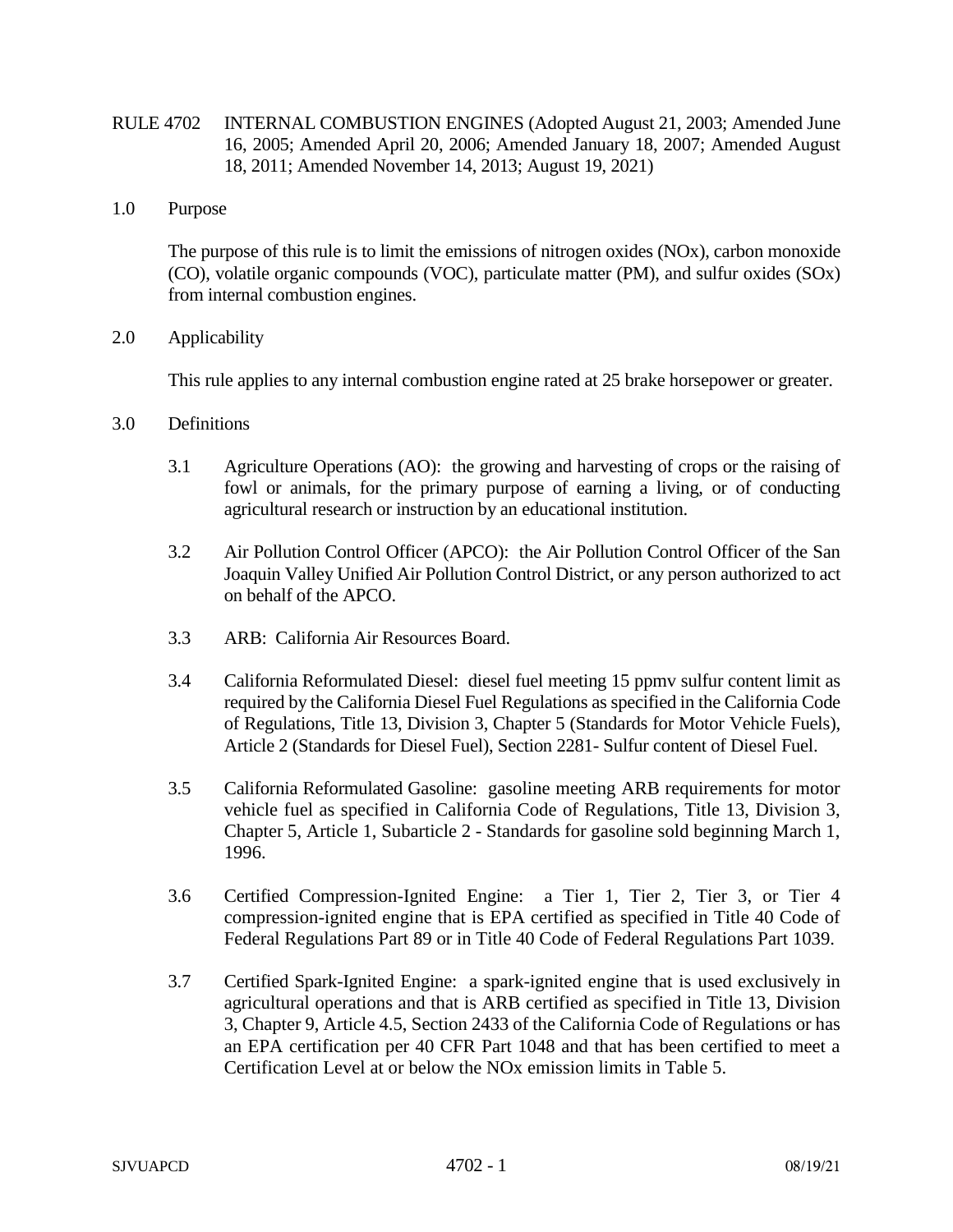- 3.8 CO: carbon monoxide.
- 3.9 Compression-Ignited Internal Combustion Engine: an engine that uses the heat of compression to initiate combustion.
- 3.10 Cyclic Loaded Engine: an internal combustion engine that, under normal operating conditions, varies in shaft load by 40% or more of rated brake horsepower during recurrent periods of 30 seconds or less or is used to power an oil well reciprocating pump unit.
- 3.11 De-rated Engine: an internal combustion engine which has been physically limited and restricted by permit condition to an operational level of less than 50 horsepower.
- 3.12 Diesel Engine: a compression-ignited internal combustion engine.
- 3.13 Disaster or State of Emergency: a fire, flood, earthquake, or other similar natural catastrophe.
- 3.14 Distributed Generation (DG): relatively small power plants, such as internal combustion engine generator sets, which are used to generate electrical power that is either fed into the power grid or used on-site. DG units are located throughout the grid and are usually sited in or close to load centers or utility customers' sites. Distributed Generation also refers to a mechanical drive system consisting of one or more internal combustion engines and electric motors, where use of the internal combustion engines or electric motors is interchangeable.
- 3.15 Emergency Standby Engine: an internal combustion engine which operates as a temporary replacement for primary mechanical or electrical power during an unscheduled outage caused by sudden and reasonably unforeseen natural disasters or sudden and reasonably unforeseen events beyond the control of the operator. An engine shall be considered to be an emergency standby engine if it is used only for the following purposes: (1) periodic maintenance, periodic readiness testing, or readiness testing during and after repair work; (2) unscheduled outages, or to supply power while maintenance is performed or repairs are made to the primary power supply; and (3) if it is limited to operate 100 hours or less per calendar year for non-emergency purposes. An engine shall not be considered to be an emergency standby engine if it is used: (1) to reduce the demand for electrical power when normal electrical power line service has not failed, or (2) to produce power for the utility electrical distribution system, or (3) in conjunction with a voluntary utility demand reduction program or interruptible power contract.
- 3.16 EPA: U.S. Environmental Protection Agency.
- 3.17 Exhaust Control: device or technique used to treat an engine's exhaust to reduce NOx, VOC, or CO emissions, and includes, but is not limited to, catalysts, afterburners, reaction chambers, and chemical injectors.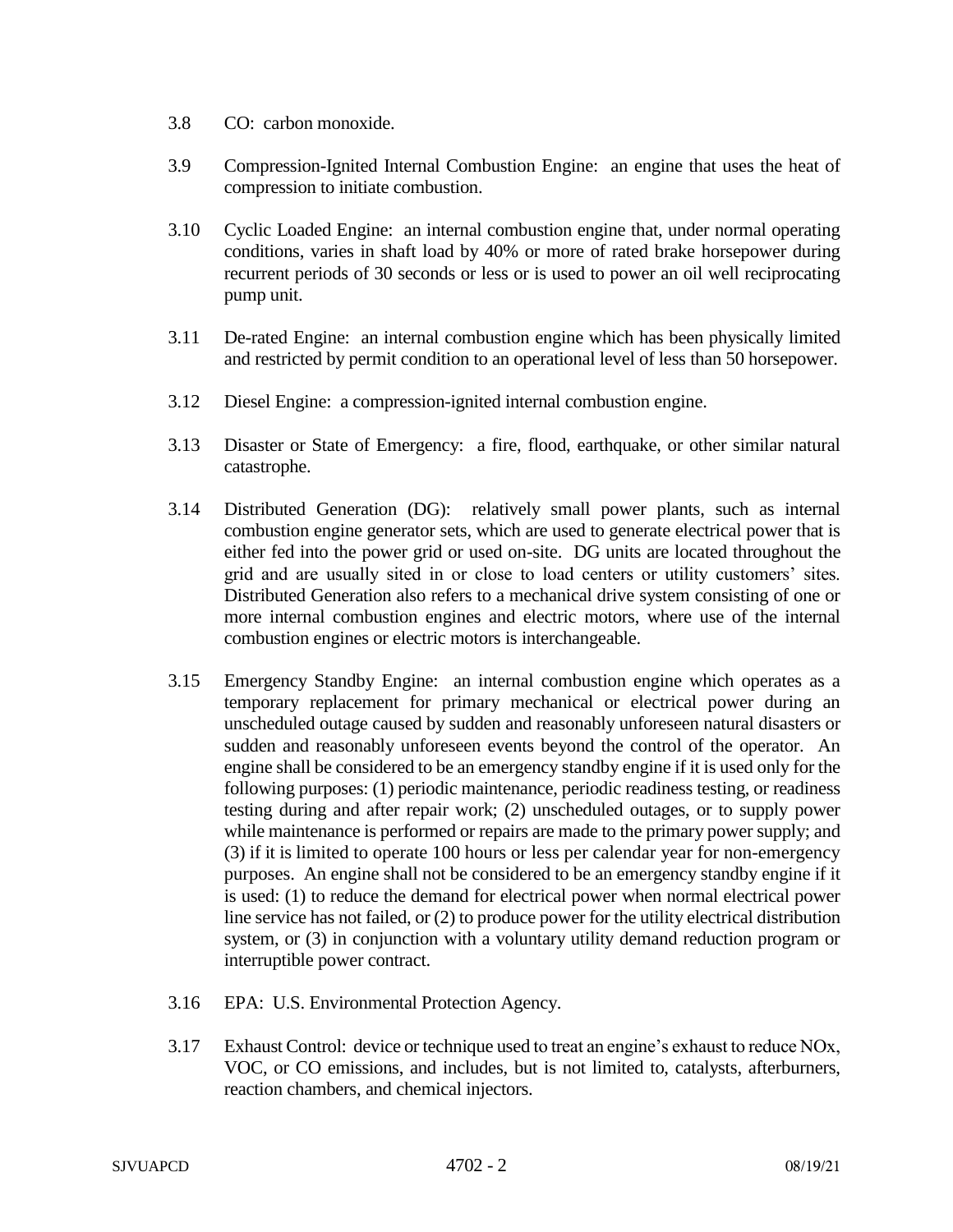- 3.18 Flood: a sudden and reasonably unforeseen rising and overflowing of a body of water especially onto normally dry land.
- 3.19 Gaseous Fuel: a fuel which is a gas at standard conditions including but not limited to natural gas, methane, ethane, propane, butane and liquefied petroleum gas (LPG).
- 3.20 Higher Heating Value (hhv): the total heat liberated per mass or volume of fuel burned (expressed as Btu per pound, Btu per cubic foot, or Btu per gallon), when fuel and dry air at Standard Conditions undergo complete combustion and all resulting products are brought to their standard states at Standard Conditions. If certification of hhv is not provided by the fuel supplier, it shall be determined by the applicable test methods specified in Section 6.4.
- 3.21 Installation Date: the date that an internal combustion engine is initially placed at a location in order to be operated for the first time in its lifetime.
- 3.22 Internal Combustion Engine: a spark or compression-ignited reciprocating engine.
- 3.23 Lean-Burn Engine: a spark-ignited internal combustion engine that is operated with an exhaust stream oxygen concentration of four (4) percent by volume, or greater, prior to any exhaust stream control device.
- 3.24 Limited Use Engine: an internal combustion engine that is limited by a permit condition to be operated no more than 4,000 hours per calendar year and provided the following requirements are met:
	- 3.24.1 The engine is operated with an operating nonresettable elapsed time meter;
	- 3.24.2 In lieu of an operating nonresettable elapsed time meter, the operator may use an alternative device, method, or technique, in determining operating time, provided that the alternative is approved by the APCO and EPA and is allowed by the Permit-to-Operate. The operator must demonstrate that the alternative device, method, or technique is equivalent to using a nonresettable elapsed time meter;
	- 3.24.3 The operator shall properly maintain and operate the nonresettable elapsed time meter or alternative device in accordance with the manufacturer's instructions; and
	- 3.24.4 The engine operator maintains records of the annual operating hours and makes the records available to the APCO upon request.
- 3.25 Location: a single site at a building, structure, facility, or installation.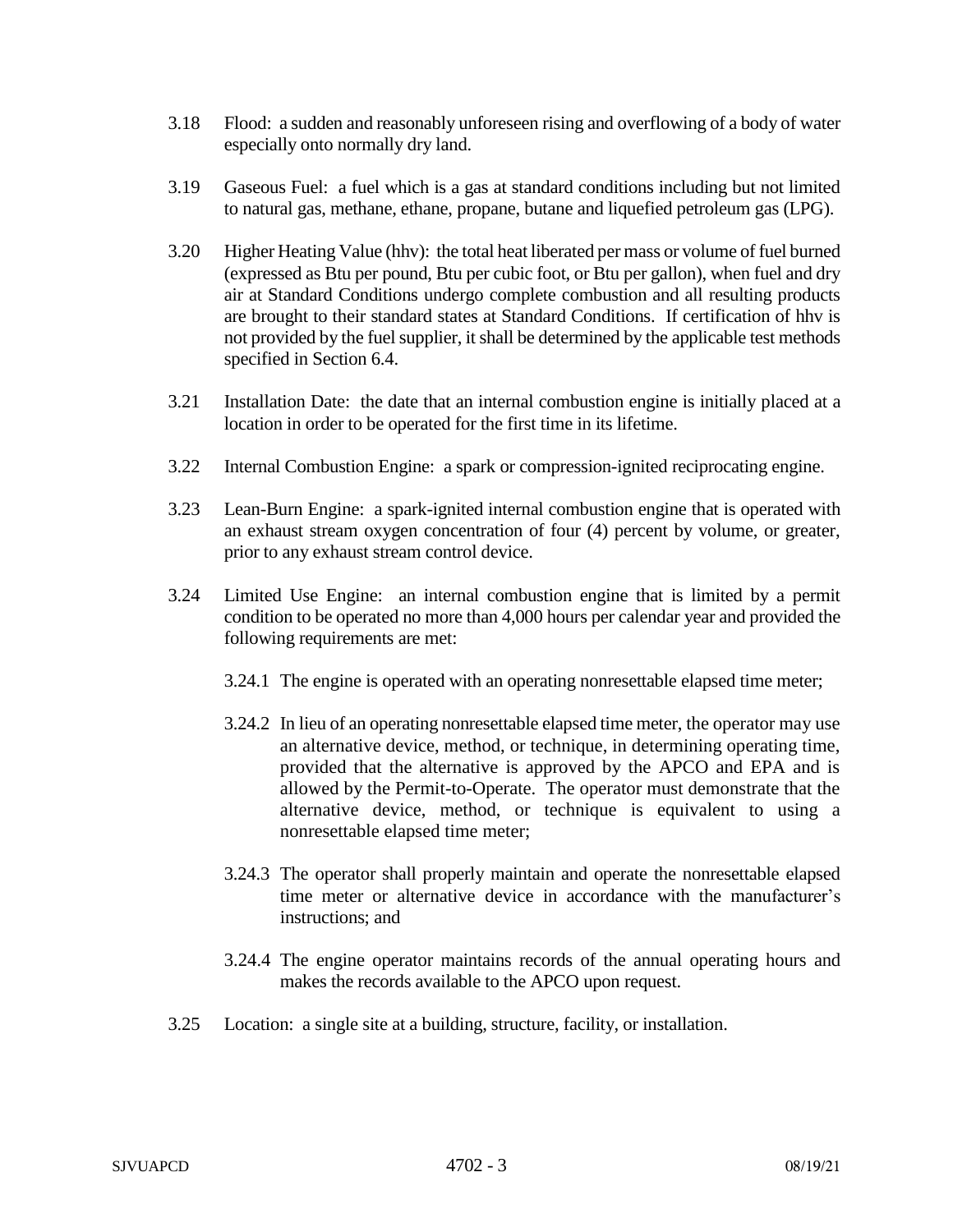- 3.26 Low-use Engine: an internal combustion engine that is limited by a permit condition to be operated no more than 200 hours per calendar year and the engine is not used to perform any of the functions specified in Section 3.26.1 through Section 3.26.3.
	- 3.26.1 Generate electrical power that is either fed into the electrical utility power grid or used to reduce electrical power purchased by a stationary source;
	- 3.26.2 Generate mechanical power that is used to reduce electrical power purchased by a stationary source; or
	- 3.26.3 Is used in a distributed generation application.
- 3.27 Military Tactical Equipment: a transportable engine operated by the United States armed forces or National Guard which is designed specifically for military use in an off-road, dense terrain; hostile environment; or aboard military combat vessels.
- 3.28 Mobile Agricultural Equipment: equipment at an agricultural operation which is towed or mounted on a vehicle and is continuously moved during the operation of the equipment. Mobile Agricultural Equipment includes, but is not limited to sprayers, balers, and harvest equipment.
- 3.29 NOx: oxides of nitrogen, calculated as equivalent nitrogen dioxide  $(NO<sub>2</sub>)$ .
- 3.30 Operator: includes but is not limited to any person who owns, leases, supervises, or operates a facility and/or equipment.
- 3.31 Particulate Matter: any material except uncombined water, which exists in a finely divided form as a liquid or solid at standard conditions.
- 3.32 Public Utilities Commission (PUC) Quality Natural Gas: high methane gas (at least 80% methane by volume) as specified in PUC General Order 58-A.
- 3.33 Rated Brake Horsepower: the continuous brake horsepower rating specified for the engine by the manufacturer or listed on the nameplate of the unit, unless otherwise physically limited and specified by a condition on the engine's Permit-to-Operate or Permit-Exempt Equipment Registration.
- 3.34 Replacement Unit: an engine that is installed to replace an engine that was in place as of August 18, 2011, and that such replacement is performed solely for the purpose of complying with the requirements of Section 5.2 of this rule.
- 3.35 Rich-Burn Engine: a spark-ignited internal combustion engine that is operated with an exhaust stream oxygen concentration of less than four (4) percent by volume prior to any exhaust stream control device.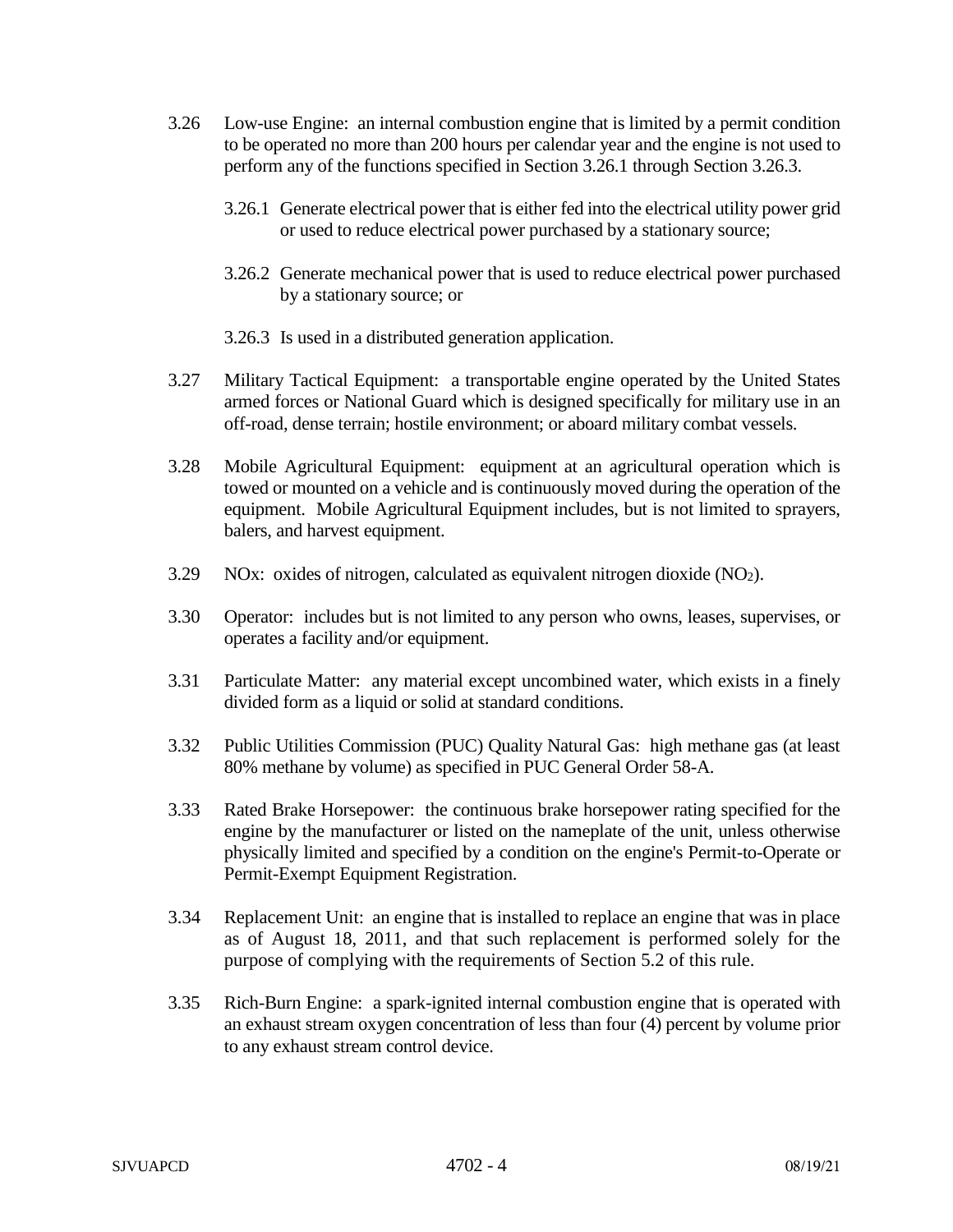- 3.36 Spark-Ignited Internal Combustion Engine: a liquid or gaseous fueled engine designed to ignite its air/fuel mixture by a spark across a spark plug.
- 3.37 Stationary Source: as defined in Rule 2201 (New and Modified Stationary Source Review Rule).
- 3.38 Tier 1 Engine, Tier 2 Engine, Tier 3 Engine, and Tier 4 Engine: an EPA-certified compression-ignited engine that meets the Tier 1, Tier 2, or Tier 3 emission standards of Table 1 (Emission Standards in g/kW-hr (g/hp-hr)) on page 56970 of the Final Rule (63 Fed. Reg. 205, October 23, 1998) or the Tier 4 emission standards of Table II.A2. (Tier 4 NOx and NMHC Standards and Schedule) on page 38971 of the Final Rule (69 Fed. Reg. 124, June 29, 2004) or Table II.A-4 (Tier 4 Standards for Engines Over 750 hp (g/bhp-hr)) on page 38980 of the Final Rule (69 Fed. Reg. 124, June 29, 2004), respectively.
- 3.39 VOC: volatile organic compounds, as defined in Rule 1020 (Definitions).
- 3.40 Waste Gas: an untreated, raw gas derived through a natural process, such as anaerobic digestion, from the decomposition of organic waste at municipal solid waste landfills or publicly owned wastewater treatment facility. Waste gas includes landfill gas which is generated at landfills, digester gas which is generated at sewage treatment facilities, or a combination of the two.
- 3.41 Wind Machine: a machine consisting of a large fan mounted on a tower powered by an internal combustion engine, used exclusively to provide protection to crops, including, but not limited to oranges, lemons, and grapes, from cold weather by effecting a heat transfer by moving warmer atmospheric air downward and mixing it with the colder air surrounding a crop.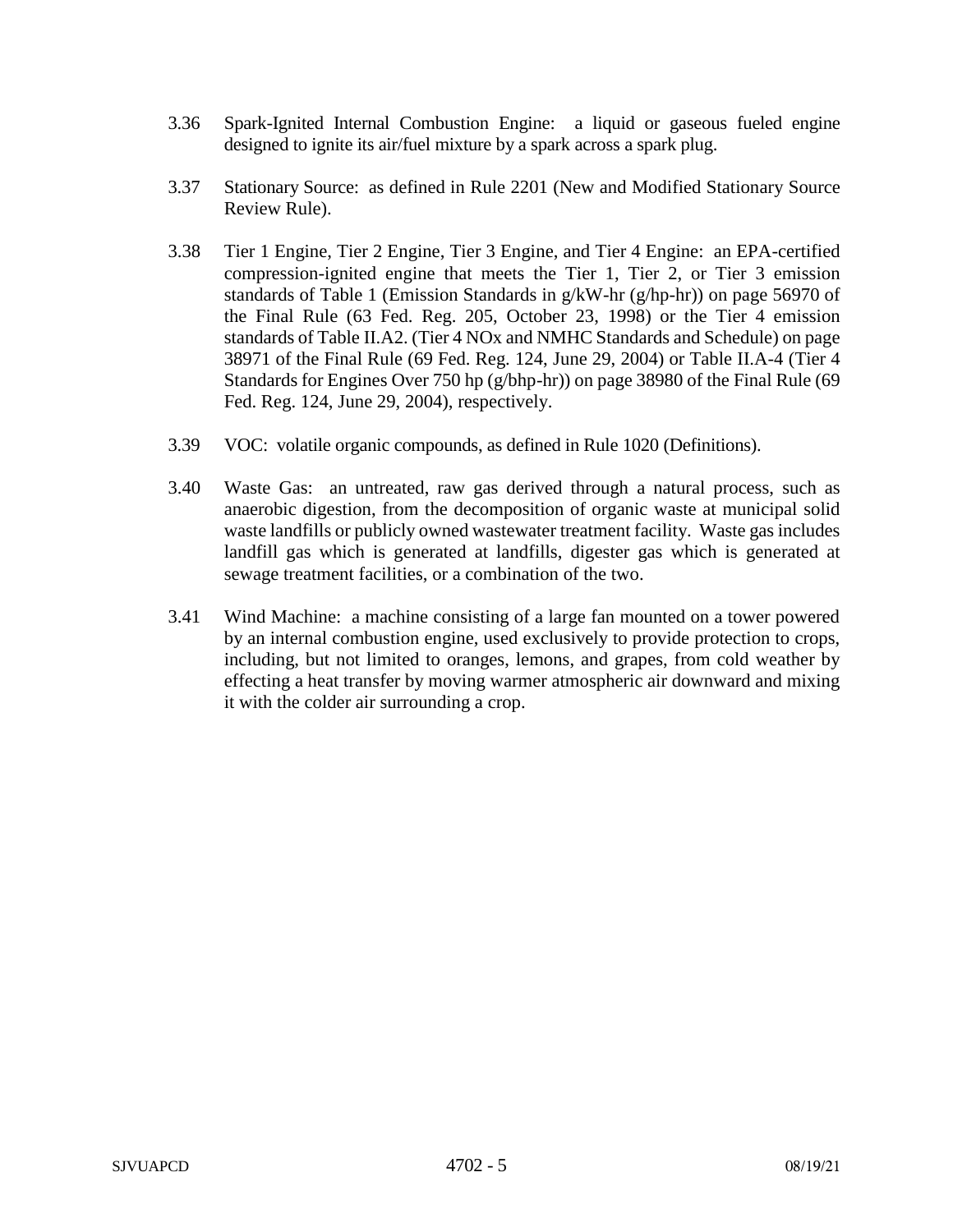### 4.0 Exemptions

- 4.1 The requirements of this rule shall not apply to the following engines:
	- 4.1.1 An engine used to propel implements of husbandry, as that term is defined in Section 36000 of the California Vehicle Code, as that section existed on January 1, 2003.
	- 4.1.2 An engine used exclusively to power a wind machine.
	- 4.1.3 A de-rated spark-ignited engine not used in agricultural operations, provided the de-rating occurred before June 1, 2004.
	- 4.1.4 A de-rated spark-ignited engine used in agricultural operations or a de-rated compression-ignited engine, provided the de-rating occurred before June 1, 2005.
	- 4.1.5 An engine used exclusively to power Mobile Agricultural Equipment.
	- 4.1.6 An internal combustion engine registered as a portable emissions unit under the Statewide Portable Equipment Registration Program pursuant to California Code of Regulations Title 13, Division 3, Chapter 9, Article 5, Sections 2450-2465.
	- 4.1.7 An internal combustion engine registered as a portable emissions unit under Rule 2280 (Portable Equipment Registration).
- 4.2 Except for the requirements of Sections 5.10 and 6.2.3, the requirements of this rule shall not apply to an emergency standby engine or a low-use engine, provided that the engine is operated with a functional nonresettable elapsed time meter.
	- 4.2.1 In lieu of operating a nonresettable elapsed time meter, the operator may use an alternative device, method, or technique, in determining operating time, provided that the alternative is approved by the APCO and EPA and is allowed by the Permit-to-Operate or Permit-Exempt Equipment Registration. The operator must demonstrate that the alternative device, method, or technique is equivalent to using a nonresettable elapsed time meter.
	- 4.2.2 The operator shall properly maintain and operate the nonresettable elapsed time meter or alternative device in accordance with the manufacturer's instructions.
- 4.3 Except for the administrative requirements of Section 6.2.3, the requirements of this rule shall not apply to the following: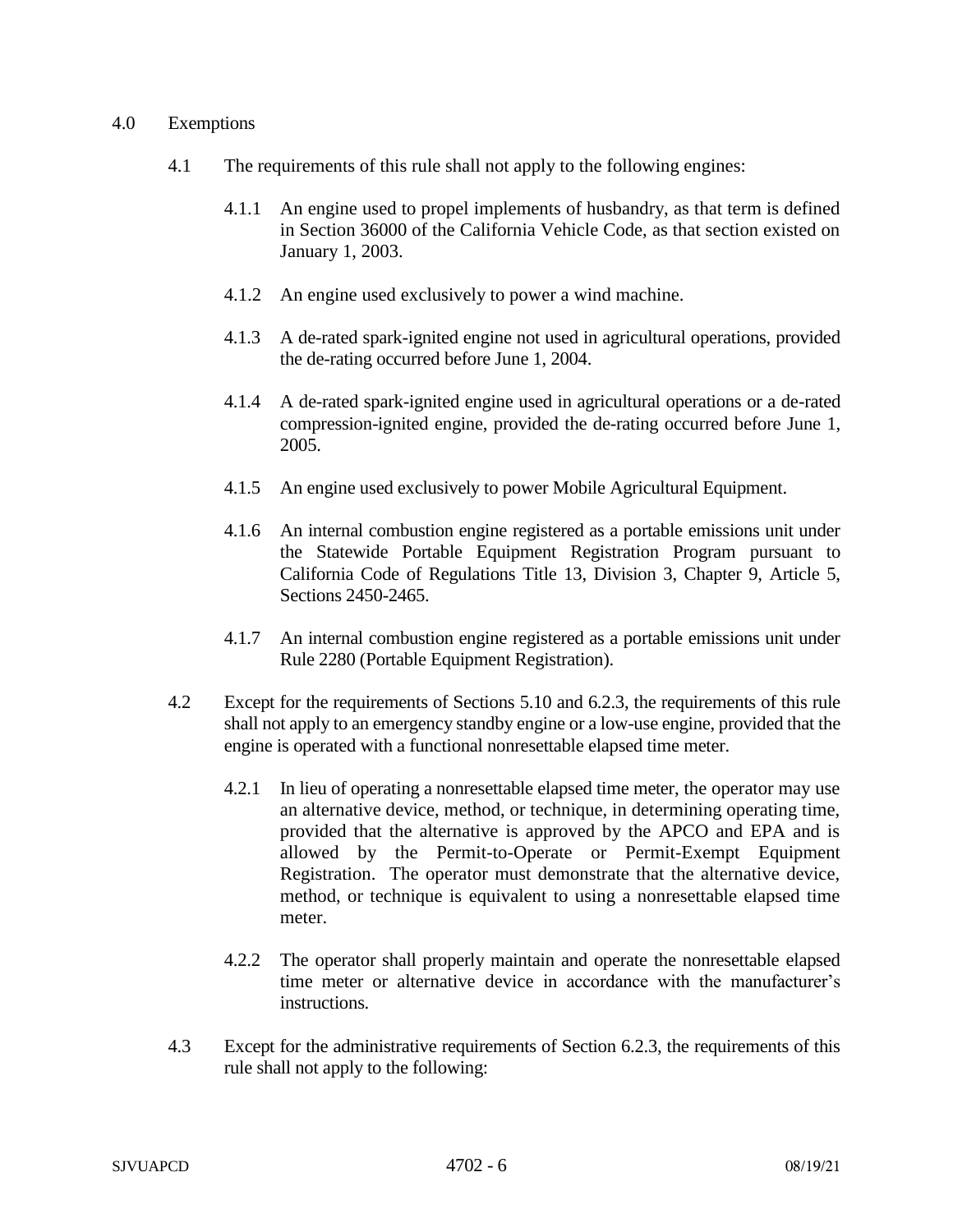- 4.3.1 An internal combustion engine that meets the following conditions:
	- 4.3.1.1 The engine is operated exclusively to preserve or protect property, human life, or public health during a disaster or state of emergency, such as a fire or flood; and
	- 4.3.1.2 Except for operations associated with Section 4.3.1.1, the engine is limited to operate no more than 100 hours per calendar year as determined by an operational nonresettable elapsed time meter, for periodic maintenance, periodic readiness testing, and readiness testing during and after repair work of the engine; and
	- 4.3.1.3 The engine is operated with an operational nonresettable elapsed time meter. In lieu of installing a nonresettable elapsed time meter, the operator of an engine may use an alternative device, method, or technique, in determining operating time provided that the alternative is approved by the APCO and EPA. The operator of the engine shall properly maintain and operate the nonresettable elapsed time meter or alternative device in accordance with the manufacturer's instructions.
- 4.3.2 Military Tactical Equipment and engines used to retract military aircraft arresting gear cables.
- 4.4 For existing facilities, a replacement unit installed for the sole purpose of complying with the requirements of this rule shall be considered to be an emission control technique and shall be exempt from the Best Available Control Technology (BACT) and offsets requirements of District Rule 2201 (New and Modified Stationary Source Review Rule) provided that all other requirements of Rule 2201 are met.
- 4.5 Except for the requirements of Section 5.1, the requirements of this rule shall not apply to stationary engines rated at least 25 Brake Horsepower, up to, and including 50 Brake Horsepower.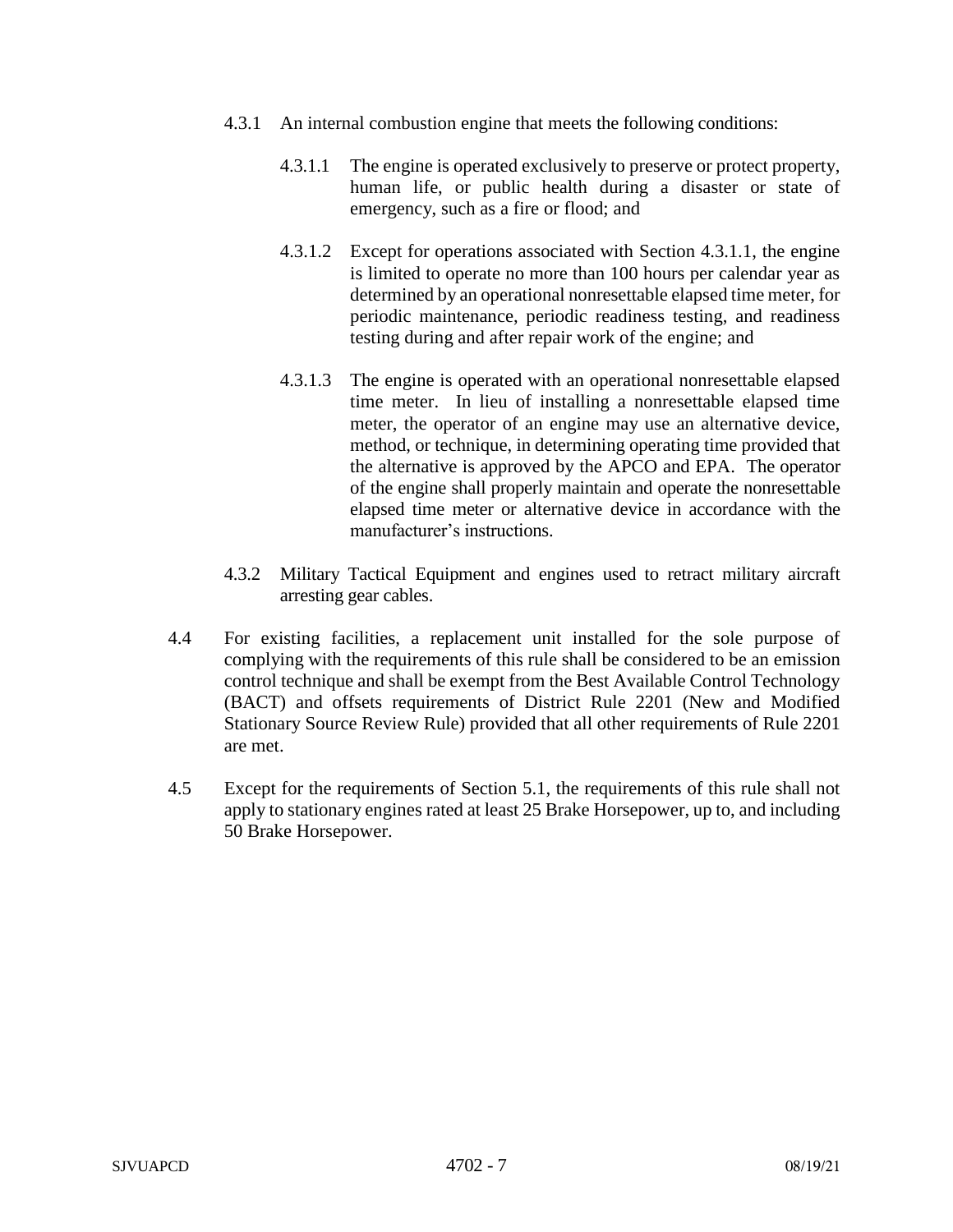# 5.0 Requirements

- 5.1 Stationary Engines Rated at Least 25 Brake Horsepower, Up To, and Including 50 Brake Horsepower and Used in Non-Agricultural Operations (Non-AO)
	- 5.1.1 No person shall sell or offer for sale any non-AO spark-ignited engine or any non-AO compression-ignited engine unless the engine meets the applicable requirements and emission limits specified in 40 Code of Federal Regulation (CFR) 60 Subpart IIII (Standards of Performance for Stationary Compression Ignition Internal Combustion Engines) and 40 CFR 60 Subpart JJJJ (Standards of Performance for Stationary Spark Ignition Internal Combustion Engines) for the year in which the ownership of the engine changes.
- 5.2 Engines Rated at Greater than 50 Brake Horsepower (>50 bhp)
	- 5.2.1 Spark Ignited Engines Used in non-AO Table 1 Emission Limits/Standards

The operator of a spark-ignited internal combustion engine rated at >50 bhp that is used exclusively in non-AO shall not operate it in such a manner that results in emissions exceeding the limits in Table 1 for the appropriate engine type until such time that the engine has demonstrated compliance with Table 2 emission limits pursuant to the compliance deadlines in Section 7.5. In lieu of complying with Table 1 emission limits, the operator of a spark-ignited engine shall comply with the applicable emission limits pursuant to Section 8.0.

| Table 1<br>Emission Limits/Standards for a Spark-Ignited Internal Combustion Engine rated at<br>>50 bhp Used Exclusively in Non-AO (All ppmv limits are corrected to 15% oxygen<br>on a dry basis.). |                             |                |               |  |
|------------------------------------------------------------------------------------------------------------------------------------------------------------------------------------------------------|-----------------------------|----------------|---------------|--|
| Engine Type                                                                                                                                                                                          | <b>NO<sub>x</sub></b>       | CO             | <b>VOC</b>    |  |
| 1. Rich-Burn                                                                                                                                                                                         |                             |                |               |  |
| a. Waste gas fueled $( \geq 50\%$ total heat monthly<br>input from waste gas based on hhv)                                                                                                           | 90% reduction               | $2000$ ppm $v$ | $250$ ppm $v$ |  |
| b. Cyclic loaded, field gas fueled                                                                                                                                                                   | 50 ppmy                     | $2000$ ppm $v$ | 250 ppmv      |  |
| d. All other engines                                                                                                                                                                                 | 25 ppmy or<br>96% reduction | $2000$ ppm $v$ | $250$ ppm $v$ |  |
| 2. Lean-Burn                                                                                                                                                                                         |                             |                |               |  |
| a. Two stroke, gaseous fueled, less than 100<br>horsepower                                                                                                                                           | 75 ppmy or<br>85% reduction | $2000$ ppm $v$ | $750$ ppm $v$ |  |
| e. All other engines                                                                                                                                                                                 | 65 ppmy or<br>90% reduction | $2000$ ppmv    | 750 ppmv      |  |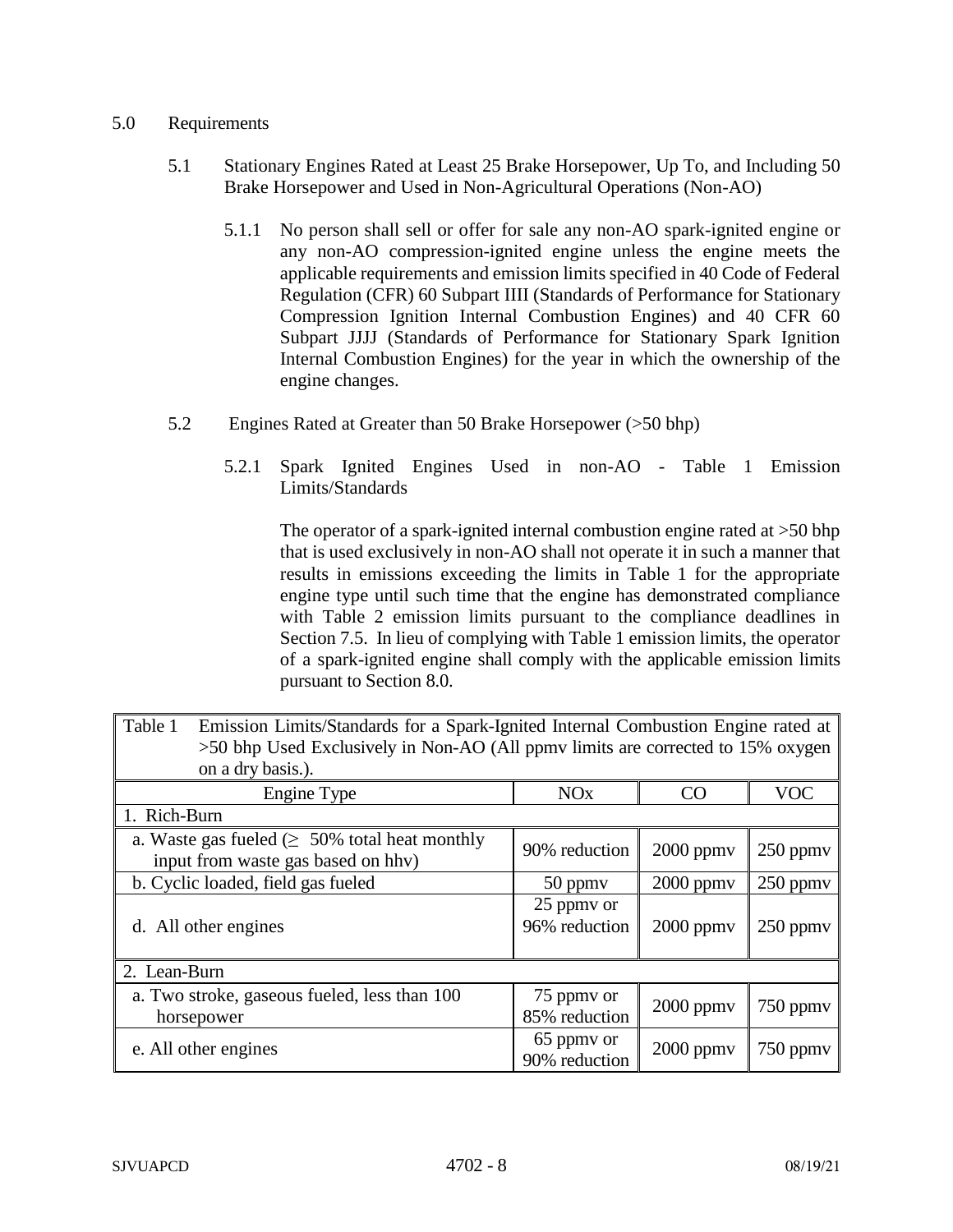5.2.2 Spark-Ignited Engines Used in non-AO – Table 2 and 3 Emission Limits/Standards

On and after the compliance schedule specified in Section 7.5, the operator of a spark-ignited engine > 50 bhp that is used in non-AO shall comply with all the applicable requirements of the rule and one of the following, on an engine-by-engine basis:

- 5.2.2.1 On and after the compliance schedule specified in Section 7.5, the operator of a spark-ignited engine that is used exclusively in non-AO shall comply with Sections 5.2.2.1.1 through 5.2.2.1.3 on an engine-by-engine basis:
	- 5.2.2.1.1 NOx, CO, and VOC emission limits pursuant to Table 2 and Table 3, as applicable;
	- 5.2.2.1.2 SOx control requirements of Section 5.7, pursuant to the deadlines specified in Section 7.5; and
	- 5.2.2.1.3 Monitoring requirements of Section 5.11, pursuant to the deadlines specified in Section 7.5.
- 5.2.2.2 In lieu of complying with the NOx emission limit requirement of Section 5.2.2.1.1, an operator may pay an annual fee to the District, as specified in Section 5.6, pursuant to Section 7.6. This compliance option will sunset after December 31, 2023, where after an operator must comply with the NOx emissions limit requirements in Table 2 and Table 3, per the compliance schedule included in Section 7.5.
	- 5.2.2.2.1 Engines in the fee payment program shall have actual emissions not greater than the applicable limits in Table 1 during the entire time the engine is part of the fee payment program.
- 5.2.2.3 In lieu of complying with the NOx, CO, and VOC limits of Table 2 and Table 3 on an engine-by-engine basis, an operator may elect to implement an alternative emission control plan pursuant to Section 8.0. An operator electing this option shall not be eligible to participate in the fee payment option outlined in Section 5.2.2.2 and Section 5.6.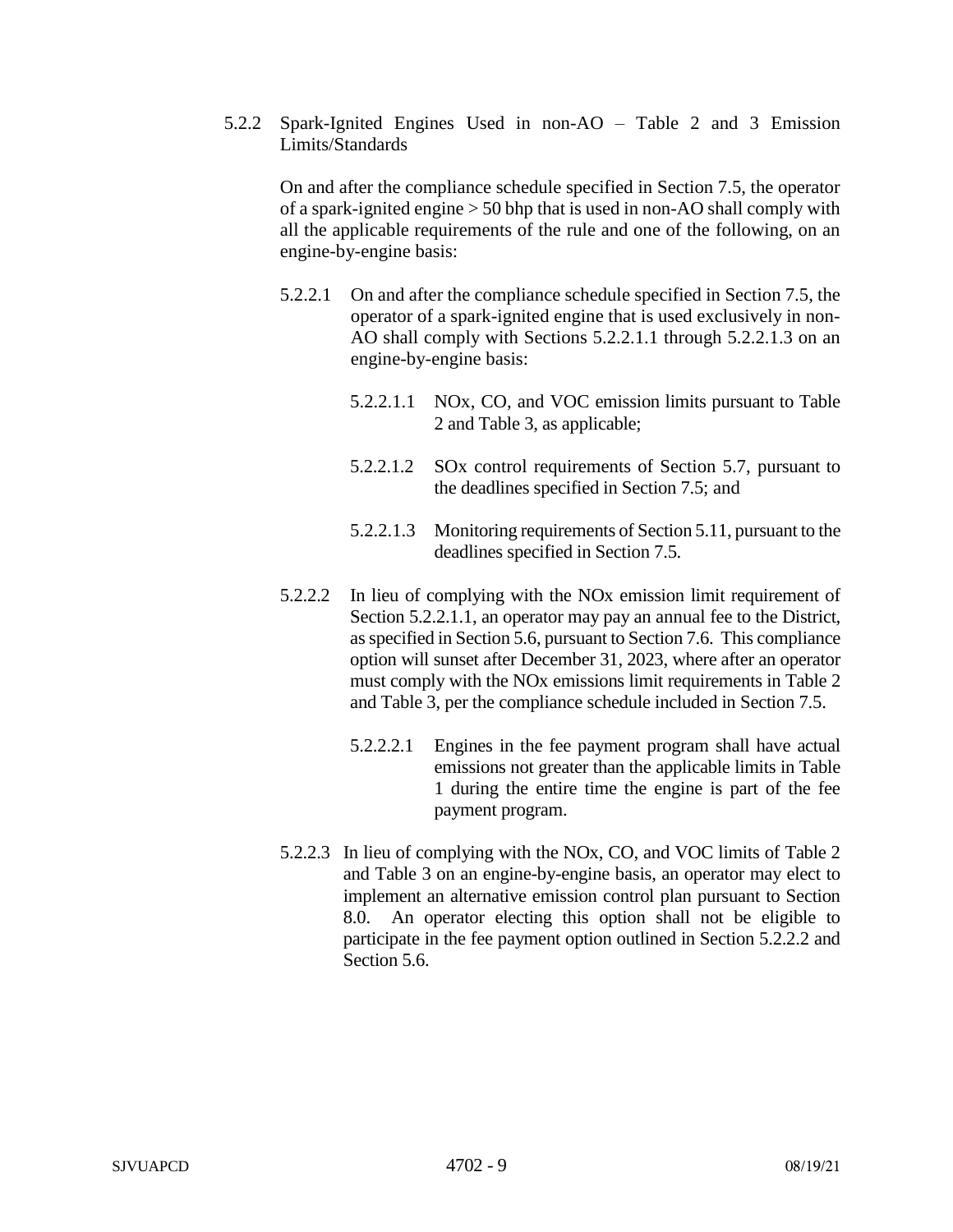| Emission Limits for a Spark-Ignited Internal Combustion Engine Rated at $>50$ bhp<br>Table 2<br>Used Exclusively in Non-AO (All ppmv limits are corrected to 15% oxygen on a dry<br>basis). Emission Limits are effective according to the compliance schedule specified<br>in Section 7.5, Table 7. |                                       |                           |                            |  |
|------------------------------------------------------------------------------------------------------------------------------------------------------------------------------------------------------------------------------------------------------------------------------------------------------|---------------------------------------|---------------------------|----------------------------|--|
| Engine Type                                                                                                                                                                                                                                                                                          | <b>NO<sub>x</sub></b> Limit<br>(ppmv) | <b>CO</b> Limit<br>(ppmv) | <b>VOC Limit</b><br>(ppmv) |  |
| 1. Rich-Burn                                                                                                                                                                                                                                                                                         |                                       |                           |                            |  |
| a. Waste Gas Fueled $( \geq 50\%$ total<br>monthly heat input from waste gas<br>based on hhv)                                                                                                                                                                                                        | 50                                    | 2000                      | 250                        |  |
| Cyclic Loaded, Field Gas Fueled<br>b.                                                                                                                                                                                                                                                                | 50                                    | 2000                      | 250                        |  |
| <b>Limited Use</b><br>C <sub>1</sub>                                                                                                                                                                                                                                                                 | 25                                    | 2000                      | 250                        |  |
| Rich-Burn Engine, not listed above<br>d.                                                                                                                                                                                                                                                             | 11                                    | 2000                      | 250                        |  |
| 2. Lean-Burn Engines                                                                                                                                                                                                                                                                                 |                                       |                           |                            |  |
| Two-Stroke, Gaseous Fueled, >50 bhp<br>a.<br>and $< 100$ bhp                                                                                                                                                                                                                                         | 75                                    | 2000                      | 750                        |  |
| <b>Limited Use</b><br>$\mathbf{b}$ .                                                                                                                                                                                                                                                                 | 65                                    | 2000                      | 750                        |  |
| c. Lean-Burn Engine used for gas<br>compression                                                                                                                                                                                                                                                      | 65 ppmy or<br>93% reduction           | 2000                      | 750                        |  |
| Waste Gas Fueled ( $\geq$ 50% total<br>d.<br>monthly heat input from waste gas<br>based on hhv)                                                                                                                                                                                                      | 65 ppmy or<br>90% reduction           | 2000                      | 750                        |  |
| e. Lean-Burn Engine, not listed above                                                                                                                                                                                                                                                                | 11                                    | 2000                      | 750                        |  |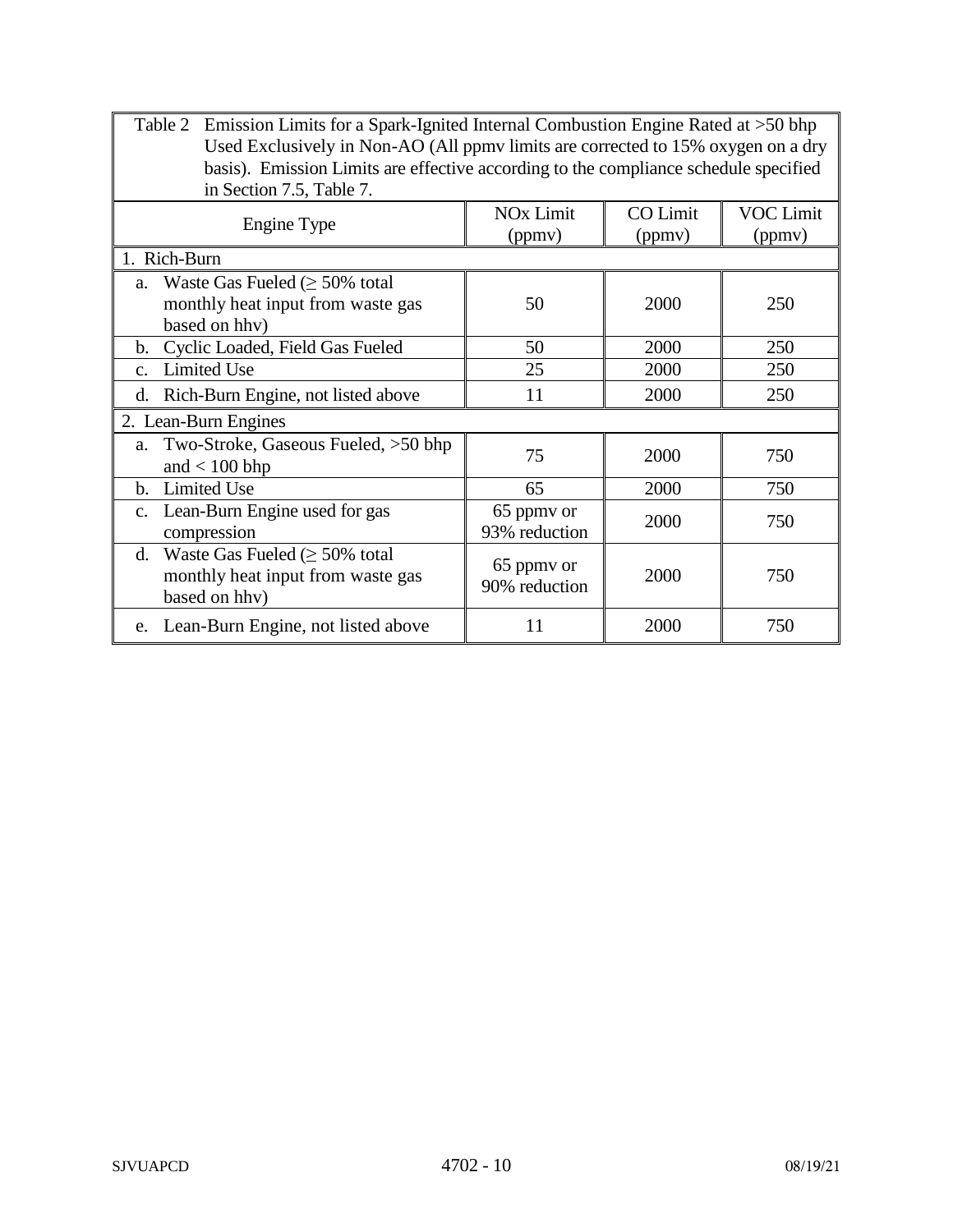| Emission Limits for a Spark-Ignited Internal Combustion Engine Rated at $>50$ bhp<br>Table 3<br>Used Exclusively in Non-AO (All ppmv limits are corrected to 15% oxygen on a dry<br>basis). Emission Limits are effective according to the compliance schedule specified<br>in Section 7.5, Table 8. |                                       |                    |                            |  |
|------------------------------------------------------------------------------------------------------------------------------------------------------------------------------------------------------------------------------------------------------------------------------------------------------|---------------------------------------|--------------------|----------------------------|--|
| Engine Type                                                                                                                                                                                                                                                                                          | <b>NO<sub>x</sub></b> Limit<br>(ppmv) | CO Limit<br>(ppmv) | <b>VOC Limit</b><br>(ppmv) |  |
| 1. Rich-Burn                                                                                                                                                                                                                                                                                         |                                       |                    |                            |  |
| Waste Gas Fueled $( \geq 50\%$ total<br>a.<br>monthly heat input from waste gas<br>based on hhv)                                                                                                                                                                                                     | 11                                    | 2000               | 90                         |  |
| Cyclic Loaded, Field Gas Fueled<br>b.                                                                                                                                                                                                                                                                | 11                                    | 2000               | 90                         |  |
| <b>Limited Use</b><br>$C_{\star}$                                                                                                                                                                                                                                                                    | 11                                    | 2000               | 90                         |  |
| Rich-Burn Engine, not listed above<br>d.                                                                                                                                                                                                                                                             | 11                                    | 2000               | 90                         |  |
| 2. Lean-Burn Engines                                                                                                                                                                                                                                                                                 |                                       |                    |                            |  |
| <b>Limited Use</b><br>a.                                                                                                                                                                                                                                                                             | 11                                    | 2000               | 90                         |  |
| Lean-Burn Engine used for gas<br>b<br>compression                                                                                                                                                                                                                                                    | 40                                    | 2000               | 90                         |  |
| c. Waste Gas Fueled $\geq 50\%$ total<br>monthly heat input from waste gas<br>based on hhv)                                                                                                                                                                                                          | 40                                    | 2000               | 90                         |  |
| d. Lean-Burn Engine, not listed above                                                                                                                                                                                                                                                                | 11                                    | 2000               | 90                         |  |

- 5.2.3 Spark-Ignited Engines Used Exclusively in Agricultural Operations (AO)
	- 5.2.3.1 The operator of a spark-ignited internal combustion engine rated at >50 bhp that is used exclusively in AO shall not operate it in such a manner that results in emissions exceeding the limits in Table 4 for the appropriate engine type on an engine-by-engine basis.

On and after the compliance schedule specified in Section 7.5 Table 9, the operator of a spark-ignited internal combustion engine rated at >50 bhp that is used exclusively in AO shall comply with the emission limits specified in Table 5.

- 5.2.3.2 In lieu of complying with the NOx, CO, and VOC limits of Table 4 or 5 on an engine-by-engine basis, an operator may elect to implement an alternative emission control plan pursuant to Section 8.0.
- 5.2.3.3 An operator of an AO spark-ignited engine that is subject to the applicable requirements of Table 4 or 5 shall not replace such engine with an engine that emits more emissions of NOx, VOC, and CO, on a ppmv basis, (corrected to 15% oxygen on a dry basis) than the engine being replaced.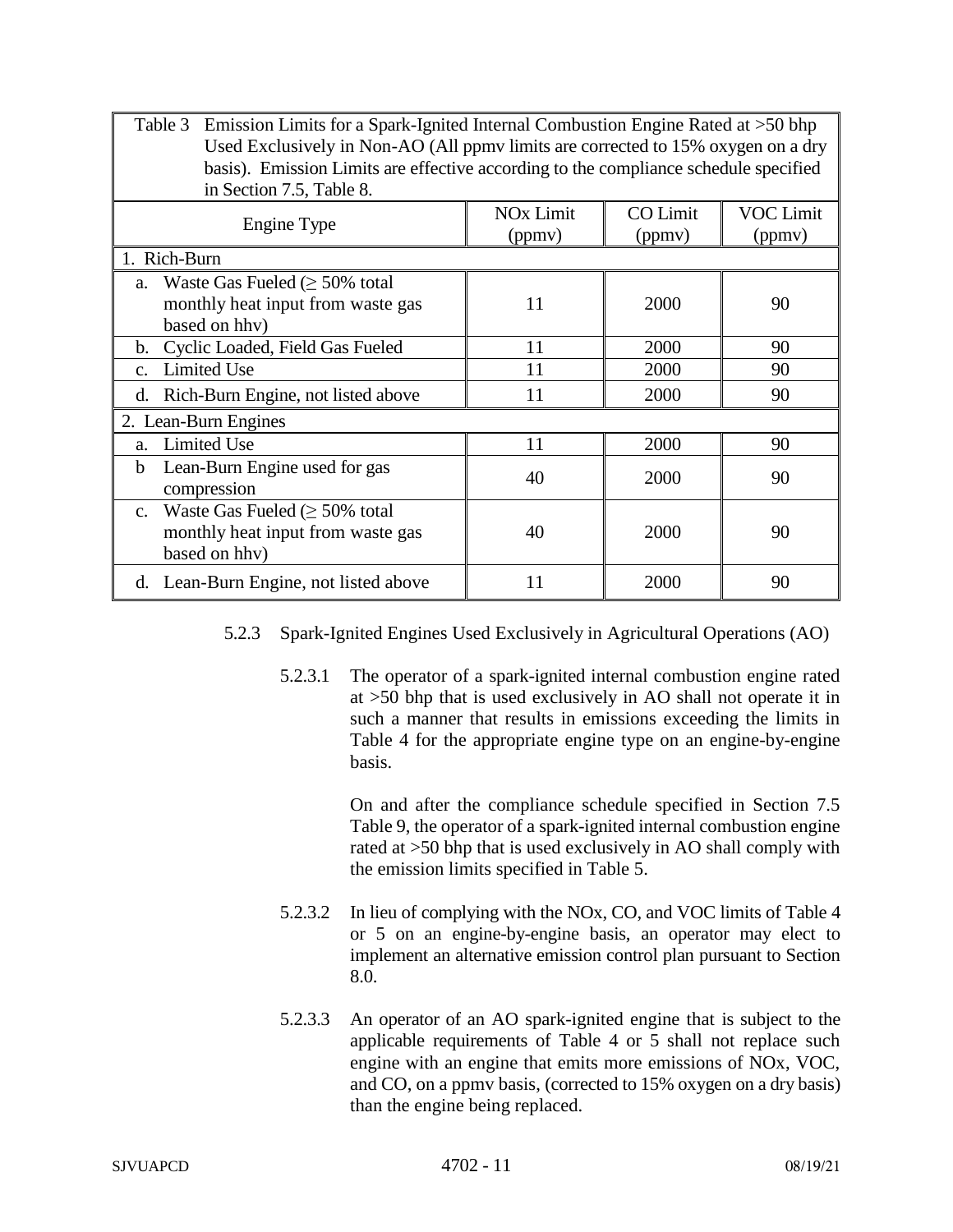| Table 4 Emission Limits/Standards for a Spark-Ignited Internal Combustion Engine > 50<br>bhp Used Exclusively in AO (All ppmy limits are corrected to 15% oxygen on a dry<br>basis). |                                                                                |  |  |  |
|--------------------------------------------------------------------------------------------------------------------------------------------------------------------------------------|--------------------------------------------------------------------------------|--|--|--|
| Engine Type                                                                                                                                                                          | <b>CO</b> Limit<br><b>VOC Limit</b><br><b>NO<sub>x</sub></b> Limit             |  |  |  |
| 1. Rich-Burn                                                                                                                                                                         | 90 ppmy or 80% reduction<br>$2000$ ppm $v$<br>$250$ ppmy                       |  |  |  |
| 2. Lean-Burn                                                                                                                                                                         | 150 ppmy or 70% reduction<br>$2000$ ppm $v$<br>$750$ ppm $v$                   |  |  |  |
| 3. Certified and installed on or<br>before June $16, 2005$                                                                                                                           | Meet a Certified Spark-Ignited Engine Standard of<br>$HC + NOx < 0.6$ g/bhp-hr |  |  |  |

Table 5 Emission Limits/Standards for a Spark-Ignited Internal Combustion Engine >50 bhp Used Exclusively in AO (All ppmv limits are corrected to 15% oxygen on a dry basis). Emission Limits are effective according to the compliance schedule specified in Section 7.5, Table 9.

| Engine Type  | <b>NO<sub>x</sub></b> Limit | CO Limit       | <b>VOC Limit</b> |
|--------------|-----------------------------|----------------|------------------|
| Rich-Burn    | $0.15$ g/bhp-hr or 11 ppmv  | $2000$ ppm $v$ | 90 ppmy          |
| 2. Lean-Burn | 0.6 g/bhp-hr or 43 ppmy     | $2000$ ppm $v$ | 90 ppmy          |

5.2.4 Certified Compression-Ignited Engines (AO and non-AO)

The operator of a certified compression-ignited engine rated >50 bhp shall comply with the following requirements:

- 5.2.4.1 Repower, replace, or control the engine's emissions to comply with the applicable limits/standards in Table 6 on an engine-byengine basis by the compliance dates as specified in Table 6.
- 5.2.4.2 The annual hours of operation shall be determined on a calendar year basis.
- 5.2.4.3 In lieu of complying with the emission standards of Table 6 on an engine-by-engine basis, an operator may elect to implement an alternative emission control plan pursuant to Section 8.0.
- 5.2.4.4 An operator of an AO compression-ignited engine that is subject to the applicable requirements of Table 6 shall not replace such engine with an engine that emits more emissions of NOx, VOC, and CO, on a ppmv basis, (corrected to 15% oxygen on a dry basis) than the engine being replaced.
- 5.2.4.5 Compression-ignited engines shall be operated in such a manner to comply with the SOx control requirements of Section 5.7, and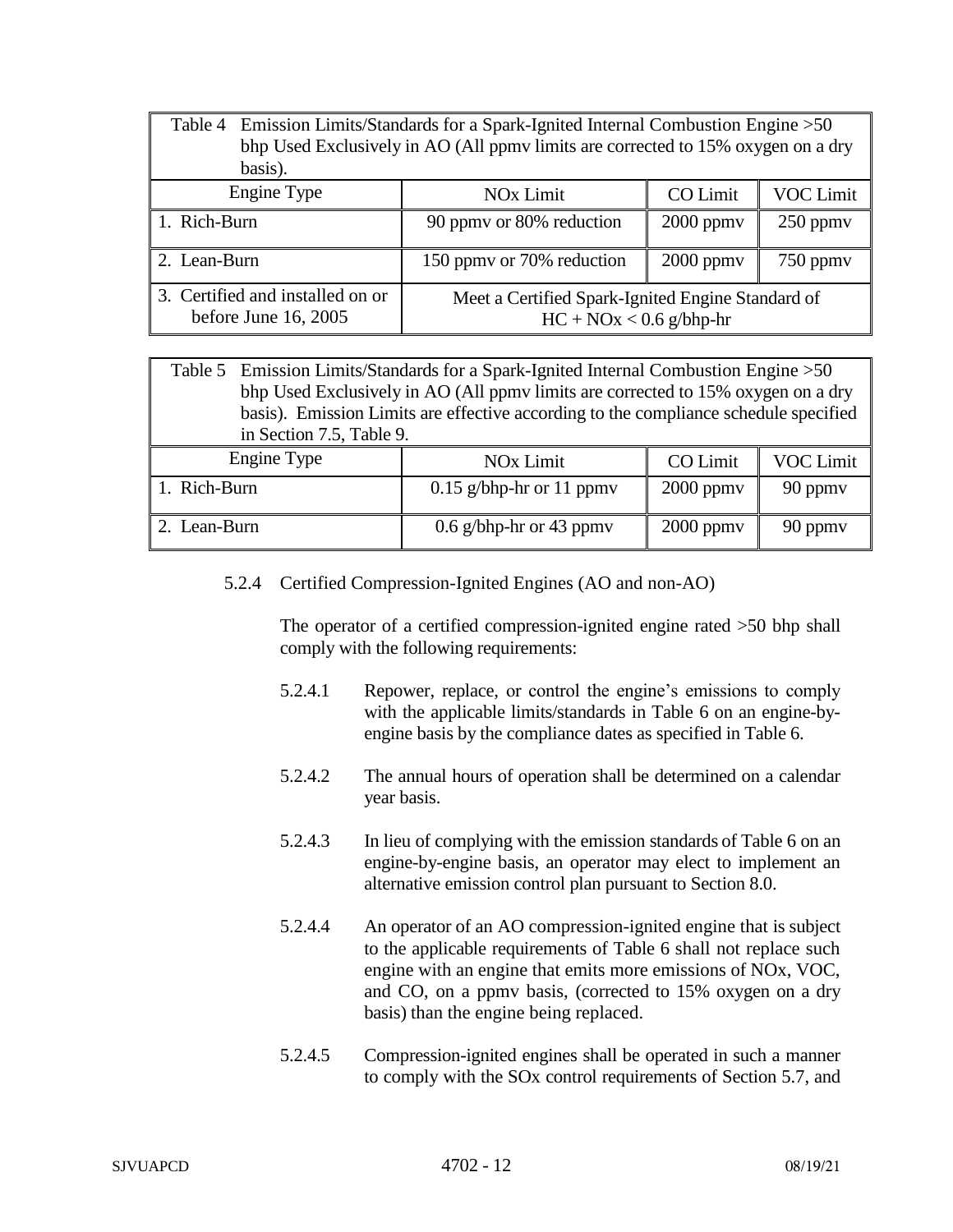the SOx monitoring requirements of Section 5.11, per the compliance dates in Table 6 below for the applicable engine type.

| Table 6 Emission Standards and Compliance Schedule for Compression-Ignited Internal<br><b>Combustion Engine</b> |                                                                                               |                                                                                     |  |  |
|-----------------------------------------------------------------------------------------------------------------|-----------------------------------------------------------------------------------------------|-------------------------------------------------------------------------------------|--|--|
| Engine Type                                                                                                     | Emission<br>Standard                                                                          | <b>Compliance Date</b>                                                              |  |  |
| 1. Non-Certified Compression-Ignited Engine Installed on or before January 1, 2015                              |                                                                                               |                                                                                     |  |  |
| a. Greater than 50 bhp but not<br>more than 500 bhp                                                             | EPA Tier 3<br>or Tier 4                                                                       | 1/1/2010                                                                            |  |  |
| b. Greater than 500 bhp but not<br>more than 750 bhp and less<br>than 1000 annual operating<br>hours            | EPA Tier 3                                                                                    | 1/1/2010                                                                            |  |  |
| c. Greater than 750 bhp and<br>less than 1000 annual<br>operating hours                                         | EPA Tier 4                                                                                    | 7/1/2011                                                                            |  |  |
| 2. Certified Compression-Ignited Engine                                                                         |                                                                                               |                                                                                     |  |  |
| a. EPA Certified Tier 1 or Tier<br>2 Engine                                                                     | EPA Tier 4                                                                                    | $1/1/2015$ or 12 years after<br>installation date, but not later<br>than $6/1/2018$ |  |  |
| b. EPA Certified Tier 3 or Tier<br>4 Engine                                                                     | Meet Certified<br>Compression-Ignited<br>Engine Standard in effect at<br>time of installation | At time of installation                                                             |  |  |

# 5.2.5 Non-Certified Compression-Ignited Engines (AO and Non-AO)

The operator of a non-certified compression-ignited engine, in place on or before June 1, 2006, shall comply with the Emission Standard and Compliance Date in Table 6 based on the non-certified compression-ignited engine that was in place on June 1, 2006, unless the operator meets one of the following conditions:

- 5.2.5.1 Replace the non-certified compression-ignited engine with a nonmodified Tier 3 or a non-modified Tier 4 engine after June 1, 2006;
- 5.3 All continuous emission monitoring systems (CEMS) emissions measurements shall be averaged over a period of 15 consecutive minutes. Any 15-consecutive-minute block average CEMS measurement exceeding the applicable emission limits of this rule shall constitute a violation of this rule.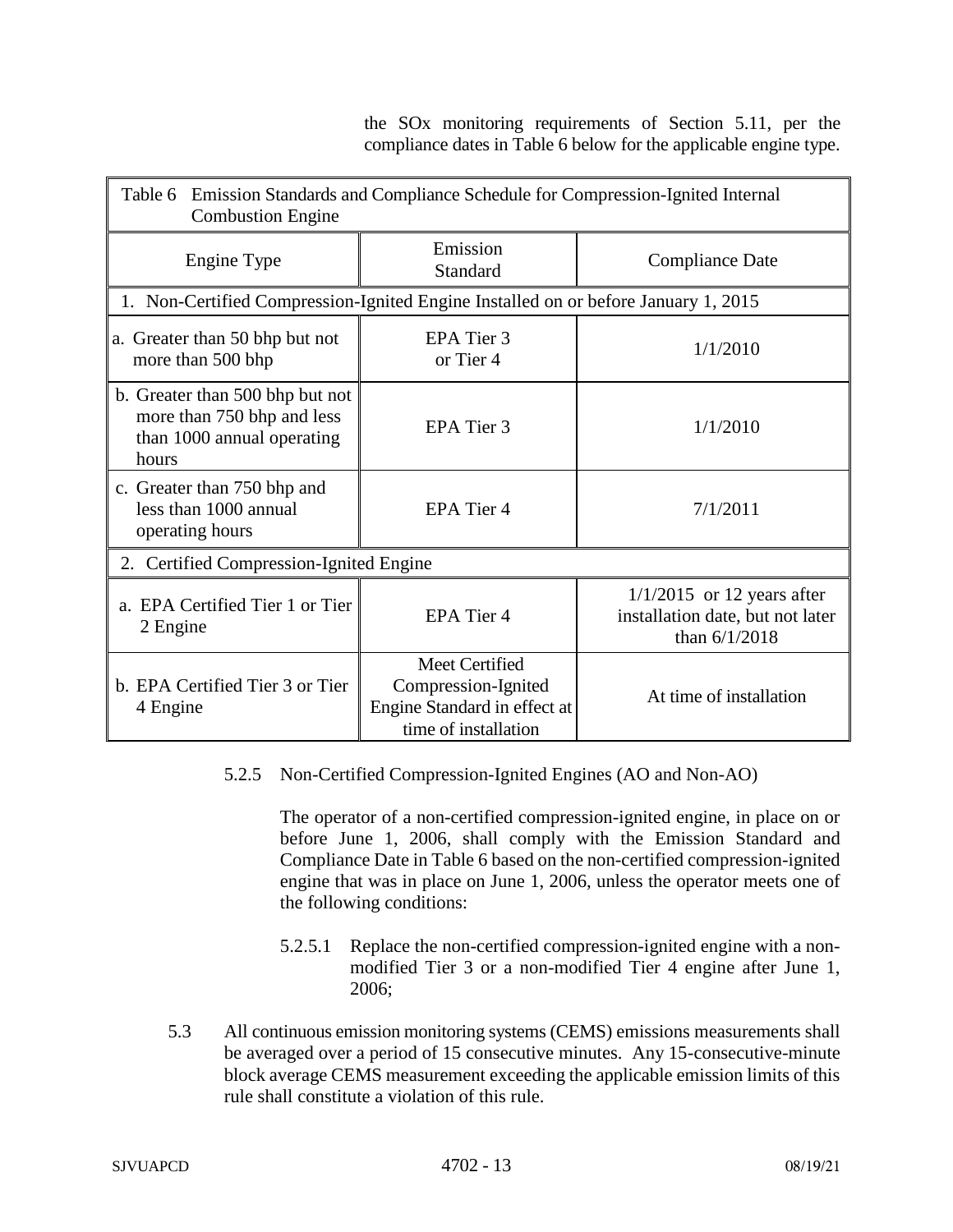- 5.4 Percent emission reductions, if used to comply with the NOx emission limits of Section 5.2, shall be calculated as follows:
	- 5.4.1 For engines with external control devices that are not operated in combination with a second emission control device or technique, percent reduction shall be calculated using emission samples taken at the inlet and outlet of the control device.
	- 5.4.2 For engines without external control devices and for engines with an external control device in combination with a second emission control device or technique, percent reduction shall be based on source test results for the uncontrolled engine and the engine after the control device or technique has been employed. In this situation, the engine's typical operating parameters, loading, and duty cycle shall be documented and repeated at each successive post-control source test to ensure that the engine is meeting the percent reduction limit. When representative source sampling prior to the application of an emissions control technology or technique is not available, the APCO may approve the use of a manufacturer's uncontrolled emissions information or source sampling from a similar, uncontrolled engine.
- 5.5 The operator of an internal combustion engine that uses percent emission reduction to comply with the NOx emission limits of Section 5.2 shall provide an accessible inlet and outlet on the external control device or the engine as appropriate for taking emission samples and as approved by the APCO.
- 5.6 Payment of an Annual Fee In Lieu of Complying with a NOx Emission Limit

The operator of a non-AO spark-ignited engine who elects to comply under Section 5.2.2.2 shall comply with the requirements of Sections 5.6 by the schedule specified in Section 7.6 and all other applicable provisions of this rule.

The emissions fee compliance option provided under Section 5.2.2.2 shall sunset after December 31, 2023, where after an operator must comply with the NOx emissions limit requirements in Table 3, per the compliance schedule included in Section 7.5. The final emissions fee payment shall be due to the District no later than July 1, 2024.

- 5.6.1 An operator shall pay a total annual fee to the District based on the total NOx emissions from those engines that will be subject to Section 5.2.2.2. The annual fee shall be calculated in the following manner:
	- 5.6.1.1 The operator shall calculate the total emissions for all engines operating at a stationary source that will comply with Section 5.2.2.2. The total NOx emissions shall be calculated in accordance with Section 5.6.1.3.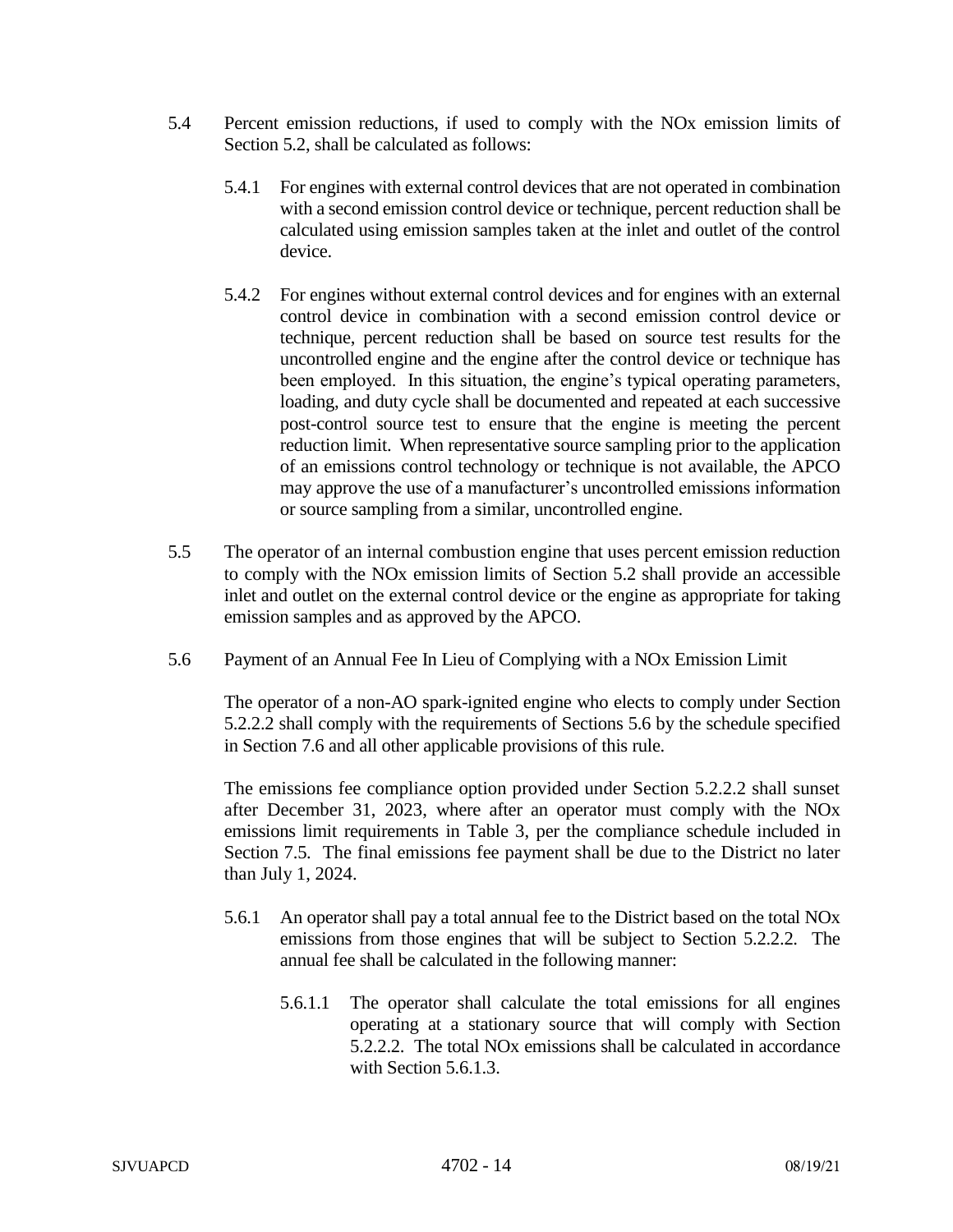- 5.6.1.2 The total annual fee shall be calculated in accordance with Section 5.6.1.4. These calculations include only the units that have been identified to comply with Section 5.2.2.2.
- 5.6.1.3 Total Emissions (TE) Calculation

| $E_{(engine)}$                      |     | $= A x B x C x D x 2.147 x 10^{-16}$                                                                |  |  |
|-------------------------------------|-----|-----------------------------------------------------------------------------------------------------|--|--|
| Where:                              |     |                                                                                                     |  |  |
| $E_{(engine)}$                      | $=$ | Annual NO <sub>x</sub> emissions for each unit, in<br>tons/year.                                    |  |  |
| A                                   | $=$ | NO <sub>x</sub> emission limit for the Permit-to-Operate, in<br>ppmvd corrected to 15% oxygen.      |  |  |
| B                                   | $=$ | Annual fuel use (ft3/year)                                                                          |  |  |
| C                                   | $=$ | Fuel higher heating value (Btu/ft3) for natural<br>gas use 1,000 Btu/ft3                            |  |  |
| D                                   | $=$ | Fuel F-Factor at 60°F (dscf/MMBtu) for natural<br>gas use 8,579 dscf/MMBtu                          |  |  |
| TE                                  |     | $= \sum E$ (engine)                                                                                 |  |  |
| Where:                              |     |                                                                                                     |  |  |
| $\sum E$ (engine) =                 |     | Sum of all NO <sub>x</sub> emissions from all<br>units in the annual fee program, in tons per year. |  |  |
| <b>Total Annual Fee Calculation</b> |     |                                                                                                     |  |  |
| <b>Total Annual</b><br>Fee          |     | $=$ (TE x FR) + Administrative Fee                                                                  |  |  |
| Where:                              |     |                                                                                                     |  |  |
| TE                                  | $=$ | Total Emissions, in tons per year, as calculated<br>in Section $5.6.1.3$ .                          |  |  |
|                                     |     | $FR$ (Fee Rate) = the cost of NOx reductions, in dollars per ton, as                                |  |  |

established by District Rule 9510. Under no circumstances shall the cost per ton of NOx reductions exceed the cost effectiveness

 $5.6.1.4$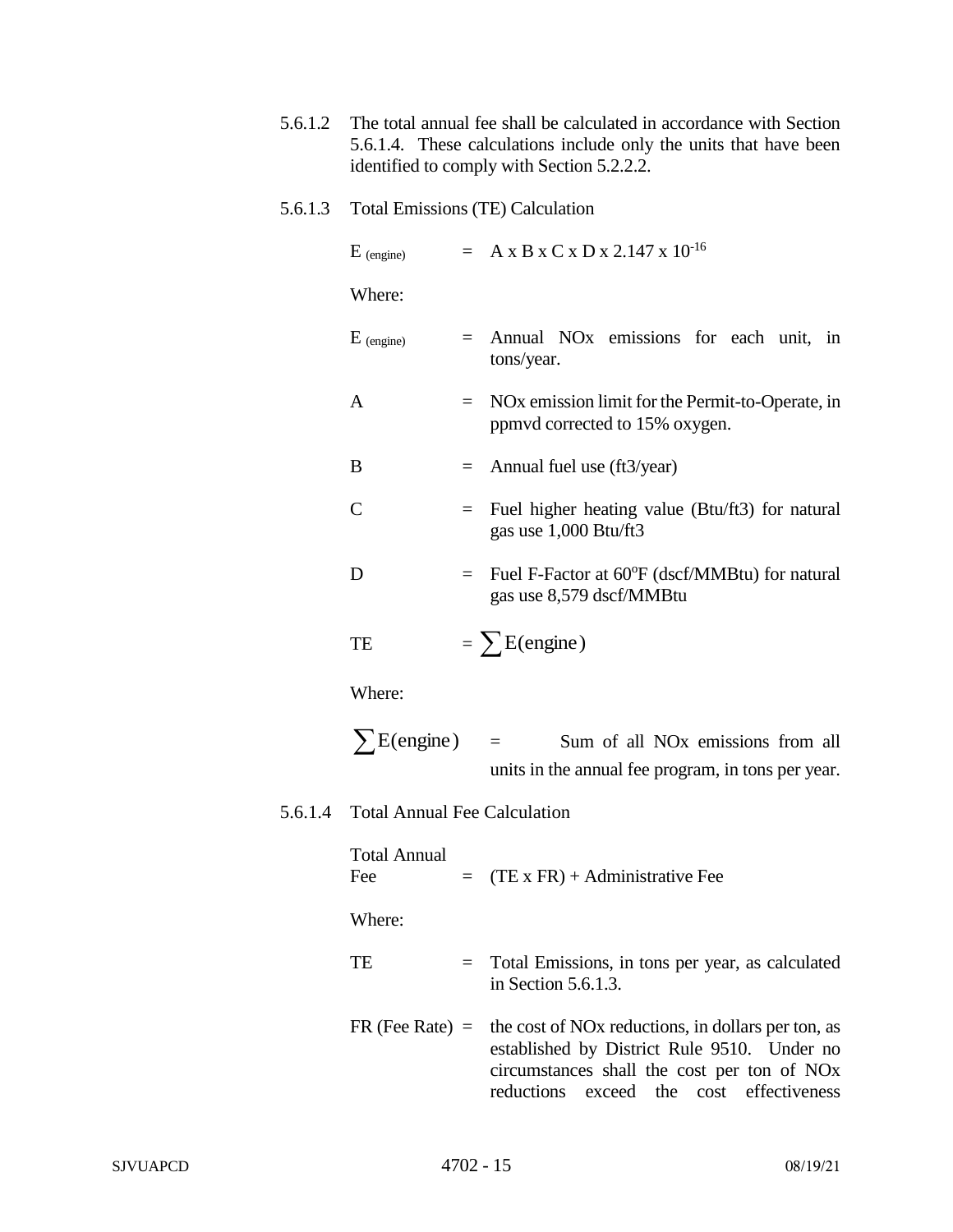threshold for the Carl Moyer Cost Effectiveness, as established by the applicable state law.

Administrative Fee  $= 4\% \times (TE \times FR)$ 

5.7 Sulfur Oxides (SOx) Emission Control Requirements

On and after the compliance schedules specified in Section 7.0, operators of sparkignited engines and compression-ignited engines shall comply with one of the following requirements:

- 5.7.1 Operate the engine exclusively on PUC-quality natural gas, commercial propane, butane, or liquefied petroleum gas, or a combination of such gases; or
- 5.7.2 Limit gaseous fuel sulfur content to no more than five (5) grains of total sulfur per one hundred (100) standard cubic feet; or
- 5.7.3 Use California Reformulated Gasoline for gasoline-fired spark-ignited engines; or
- 5.7.4 Use California Reformulated Diesel for compression-ignited engines; or
- 5.7.5 Operate the engine on liquid fuel that contains no more than 15 ppm sulfur, as determined by the test method specified in Section 6.4.6; or
- 5.7.6 Install and properly operate an emission control system that reduces  $SO<sub>2</sub>$ emissions by at least 95% by weight as determined by the test method specified in Section 6.4.6.
- 5.7.7 For AO IC engines fueled with digester gas installed before 12/31/2021, limit fuel sulfur content to no more than 250 ppmv. For AO IC engines fueled with digester gas installed on or after 12/31/2021, units must comply with Section 5.7.2 or 5.7.6, above.
- 5.8 Particulate Matter (PM) Emission Control Requirements

On and after the compliance schedule specified in Section 5.2.4 and 7.0, operators of engines subject to this rule shall limit emissions of particulate matter through compliance with the following requirements:

- 5.8.1 Spark-ignited engines shall comply with the requirements of Section 5.7.
- 5.8.2 Compression-ignited engines shall comply with the applicable CARB/EPA Tier certification standard per Table 6.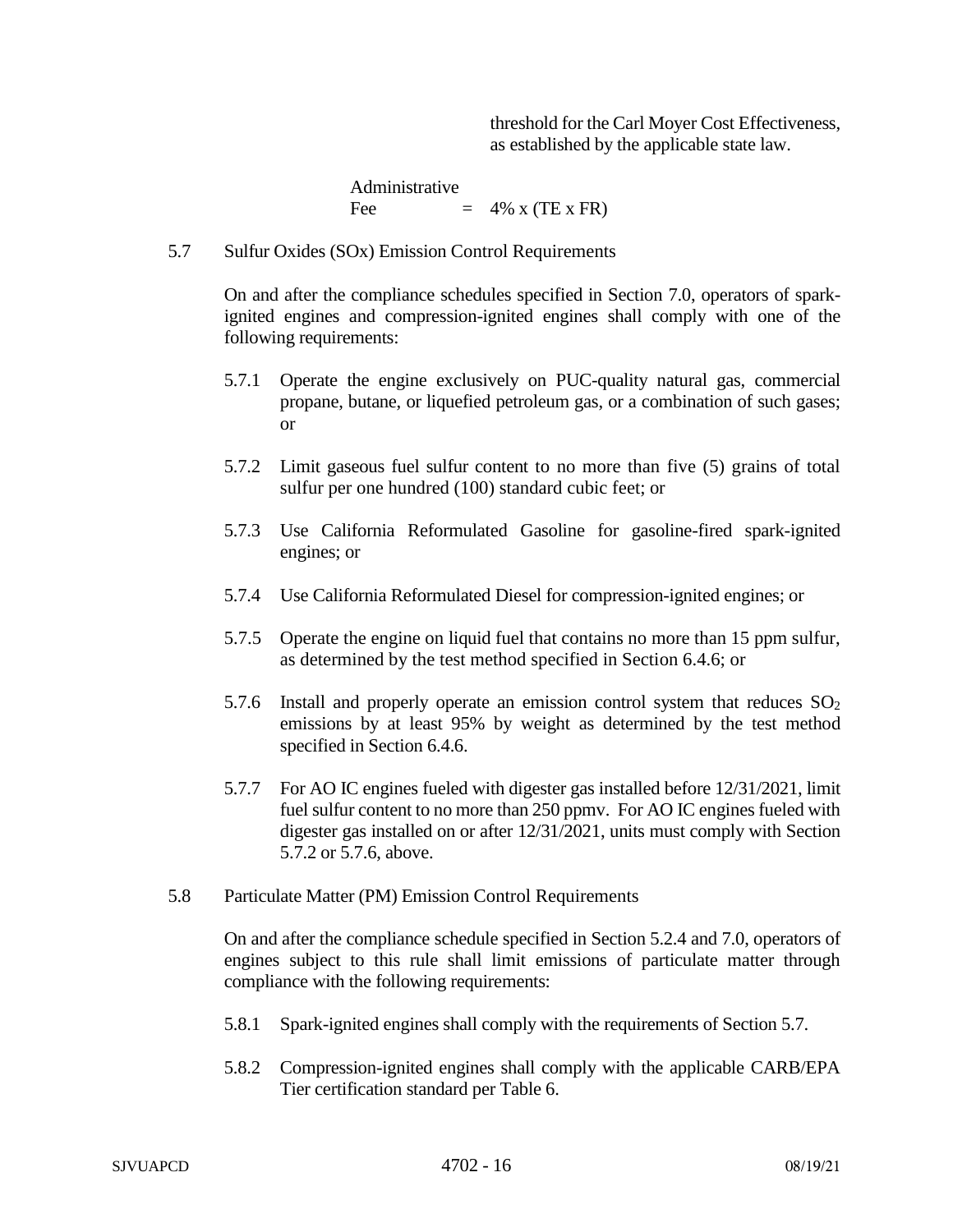5.9 Monitoring Requirements: Non-AO Spark-Ignited Engines and Engines in an AECP (Section 8.0)

The operator of a non-AO spark-ignited engine subject to the requirements of Section 5.2 or any engine subject to the requirements of Section 8.0 shall comply with the following requirements:

- 5.9.1 For each engine with a rated brake horsepower of 1,000 bhp or greater and which is allowed by Permit-to-Operate or Permit-Exempt Equipment Registration condition to operate more than 2,000 hours per calendar year, or with an external emission control device, either install, operate, and maintain continuous monitoring equipment for NOx, CO, and oxygen, as identified in Rule 1080 (Stack Monitoring), or install, operate, and maintain APCOapproved alternate monitoring. The monitoring system may be a continuous emissions monitoring system (CEMS), a parametric emissions monitoring system (PEMS), or an alternative monitoring system approved by the APCO. APCO-approved alternate monitoring shall consist of one or more of the following:
	- 5.9.1.1 Periodic NOx and CO emission concentrations,
	- 5.9.1.2 Engine exhaust oxygen concentration,
	- 5.9.1.3 Air-to-fuel ratio,
	- 5.9.1.4 Flow rate of reducing agents added to engine exhaust,
	- 5.9.1.5 Catalyst inlet and exhaust temperature,
	- 5.9.1.6 Catalyst inlet and exhaust oxygen concentration, or
	- 5.9.1.7 Other operational characteristics.
- 5.9.2 For each engine not subject to Section 5.9.1, monitor operational characteristics recommended by the engine manufacturer or emission control system supplier, and approved by the APCO.
- 5.9.3 For each engine with an alternative monitoring system, submit to, and receive approval from the APCO, adequate verification of the alternative monitoring system's acceptability. This would include data demonstrating the system's accuracy under typical operating conditions for the specific application and any other information or data deemed necessary in assessing the acceptability of the alternative monitoring system.
- 5.9.4 For each engine with an APCO approved CEMS, operate the CEMS in compliance with the requirements of 40 Code of Federal Regulations (CFR) Part 51, 40 CFR Parts 60.7 and 60.13 (except subsection h), 40 CFR Appendix B (Performance Specifications), 40 CFR Appendix F (Quality Assurance Procedures), and applicable provisions of Rule 1080 (Stack Monitoring).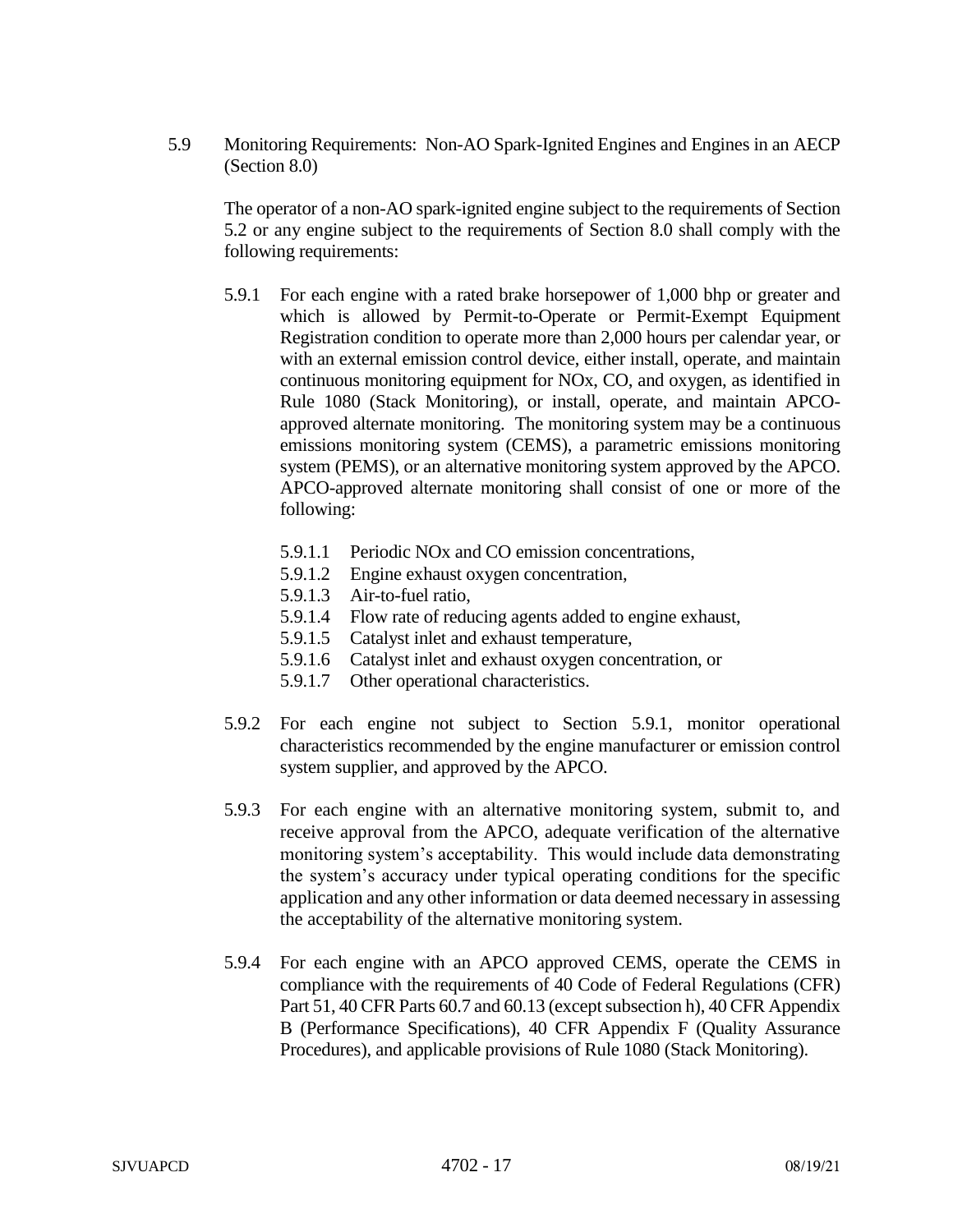- 5.9.5 For each engine, have the data gathering and retrieval capabilities of an installed monitoring system described in Section 5.9 approved by the APCO.
- 5.9.6 For each engine, install and operate a functional nonresettable elapsed time meter.
	- 5.9.6.1 In lieu of installing a nonresettable elapsed time meter, the operator may use an alternative device, method, or technique, in determining operating time provided that the alternative is approved by the APCO and EPA and is allowed by a Permit-to-Operate or Permit-Exempt Equipment Registration condition.
	- 5.9.6.2 The operator shall properly maintain and operate the nonresettable elapsed time meter or alternative device in accordance with the manufacturer's instructions.
- 5.9.7 For each engine, implement the Inspection and Monitoring (I&M) plan, if any, submitted to and approved by the APCO pursuant to Section 6.5.
- 5.9.8 For each engine, collect data through the I&M plan in a form approved by the APCO.
- 5.9.9 For each engine, use a portable analyzer to take NOx and CO emission readings and oxygen concentration readings to verify compliance with the emission requirements of Section 5.2 or Section 8.0 during each calendar quarter in which a source test is not performed and the engine is operated.
	- 5.9.9.1 If an engine is operated less than 120 calendar days per calendar year, take one NOx and CO emission reading and oxygen concentration reading during the calendar year in which a source test is not performed and the engine is operated.
	- 5.9.9.2 All emission readings shall be taken with the engine operating either at conditions representative of normal operations or conditions specified in the Permit-to-Operate or Permit-Exempt Equipment Registration.
	- 5.9.9.3 The analyzer shall be calibrated, maintained, and operated in accordance with the manufacturer's specifications and recommendations or a protocol approved by the APCO.
	- 5.9.9.4 All NOx and CO emissions readings shall be reported to the APCO in a manner approved by the APCO.
	- 5.9.9.5 NOx and CO emission readings taken pursuant to this section shall be averaged over a 15 consecutive-minute period by either taking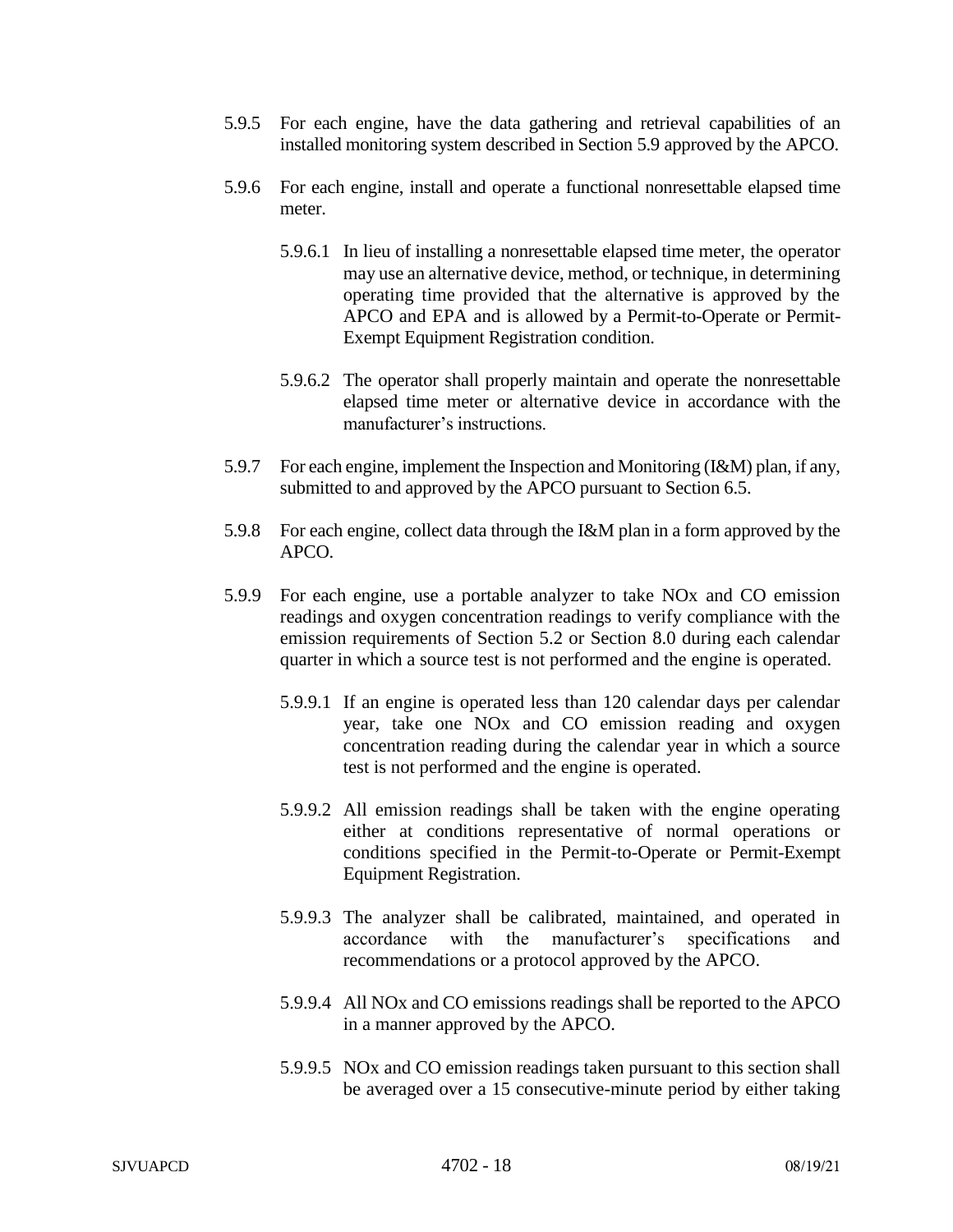a cumulative 15 consecutive-minute sample reading or by taking at least five (5) readings evenly spaced out over the 15 consecutiveminute period.

- 5.9.10 The APCO shall not approve an alternative monitoring system unless it is documented that continued operation within ranges of specified emissionsrelated performance indicators or operational characteristics provides a reasonable assurance of compliance with applicable emission limits. The operator shall source test over the proposed range of surrogate operating parameters to demonstrate compliance with the applicable emission standards.
- 5.9.11 For each engine subject to Section 8.0, install and operate a functional nonresettable fuel meter.
	- 5.9.11.1 In lieu of installing a nonresettable fuel meter, the operator may use an alternative device, method, or technique in determining daily fuel consumption provided that the alternative is approved by the APCO and EPA.
	- 5.9.11.2 The operator shall properly maintain, operate, and calibrate the required fuel meter in accordance with the manufacturer's instructions.
- 5.10 Monitoring Requirements: All Other Engines
	- 5.10.1 The operator of any of the following engines shall comply with the requirements specified in Section 5.10.2 through Section 5.10.5 below:
		- 5.10.1.1 An AO spark-ignited engine subject to the requirements of Section 5.2;
		- 5.10.1.2 A compression-ignited engine subject to the requirements of Section 5.2; or
		- 5.10.1.3 An engine subject to Section 4.2.
	- 5.10.2 Properly operate and maintain each engine as recommended by the engine manufacturer or emission control system supplier.
	- 5.10.3 Monitor the operational characteristics of each engine as recommended by the engine manufacturer or emission control system supplier.
	- 5.10.4 Install and operate a functional nonresettable elapsed time meter.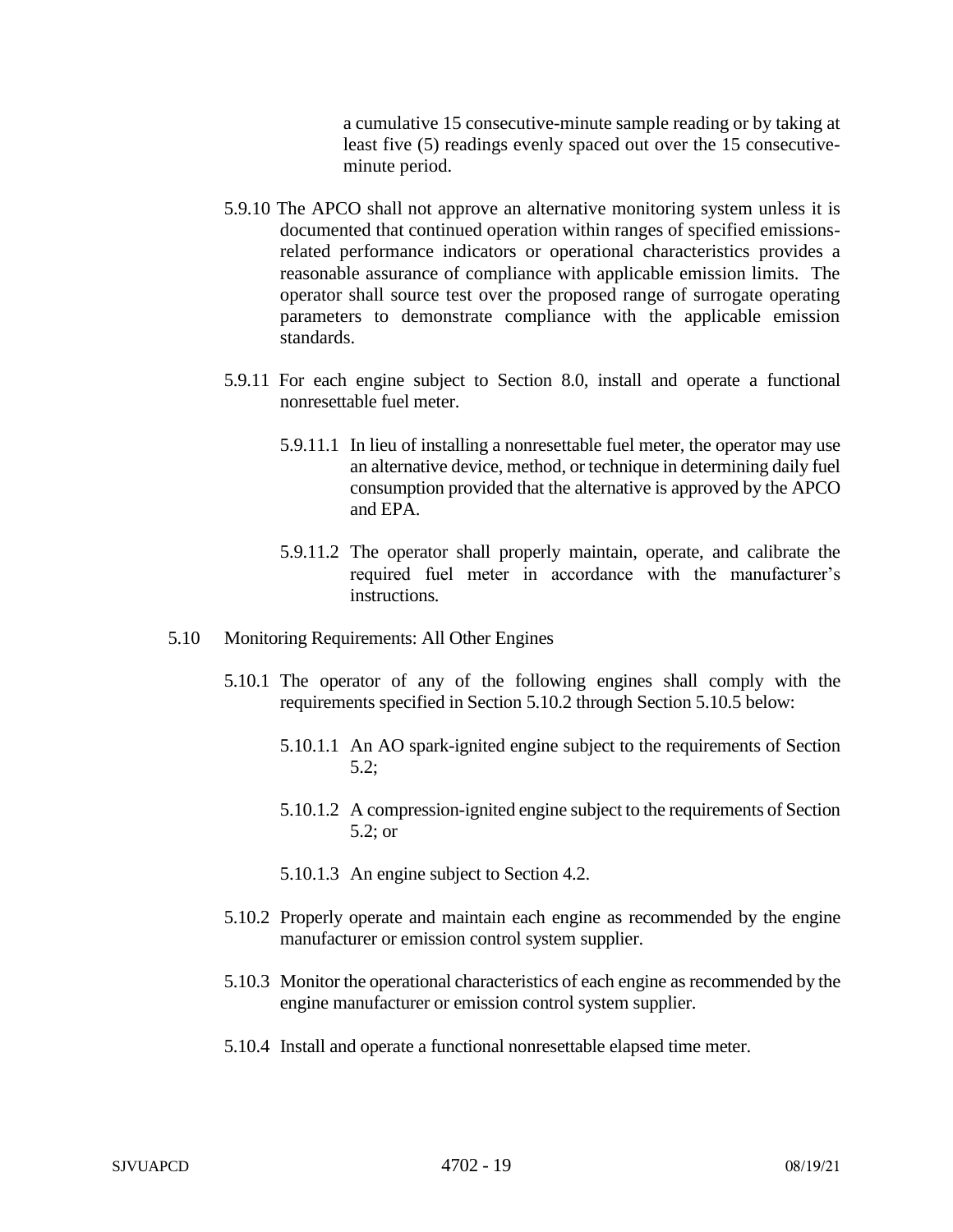- 5.10.4.1 In lieu of installing a nonresettable elapsed time meter, the operator may use an alternative device, method, or technique, in determining operating time provided that the alternative is approved by the APCO and EPA and is allowed by a Permit-to-Operate or Permit-Exempt Equipment Registration condition.
- 5.10.4.2 The operator shall properly maintain and operate the nonresettable elapsed time meter or alternative device in accordance with the manufacturer's instructions.
- 5.10.5 All AO spark-ignited engines and compression-ignited engines that have been retro-fitted with a NOx exhaust control, except certified spark-ignited engines, engines certified per Section 9.0, and certified compression-ignited engines, shall comply with Sections 5.10.5.1 through 5.10.5.6.
	- 5.10.5.1 Use a portable analyzer to take NOx and CO emission readings and oxygen concentration readings to demonstrate compliance with the emission requirements of Section 5.2.
	- 5.10.5.2 The operator of any other engine that has been retro-fitted with a NOx exhaust control shall use a portable analyzer to take NOx and CO emission readings and oxygen concentration readings at least once every 24 months that the engine is operated.
	- 5.10.5.3 All emission readings shall be taken with the engine operating either at conditions representative of normal operations or conditions specified in the Permit-to-Operate or Permit-Exempt Equipment Registration.
	- 5.10.5.4 The portable analyzer shall be calibrated, maintained, and operated in accordance with the manufacturer's specifications and recommendations or a protocol approved by the APCO.
	- 5.10.5.5 All NOx and CO emissions readings shall be reported to the APCO in a manner approved by the APCO.
	- 5.10.5.6 NOx and CO emission readings taken pursuant to this section shall be averaged over a 15 consecutive-minute period by either taking a cumulative 15 consecutive-minute sample reading or by taking at least five (5) readings evenly spaced out over the 15 consecutive-minute period.
- 5.11 SOx Emissions Monitoring Requirements

On and after the compliance schedules specified in Section 7.0, an operator of an engine shall comply with the following requirements: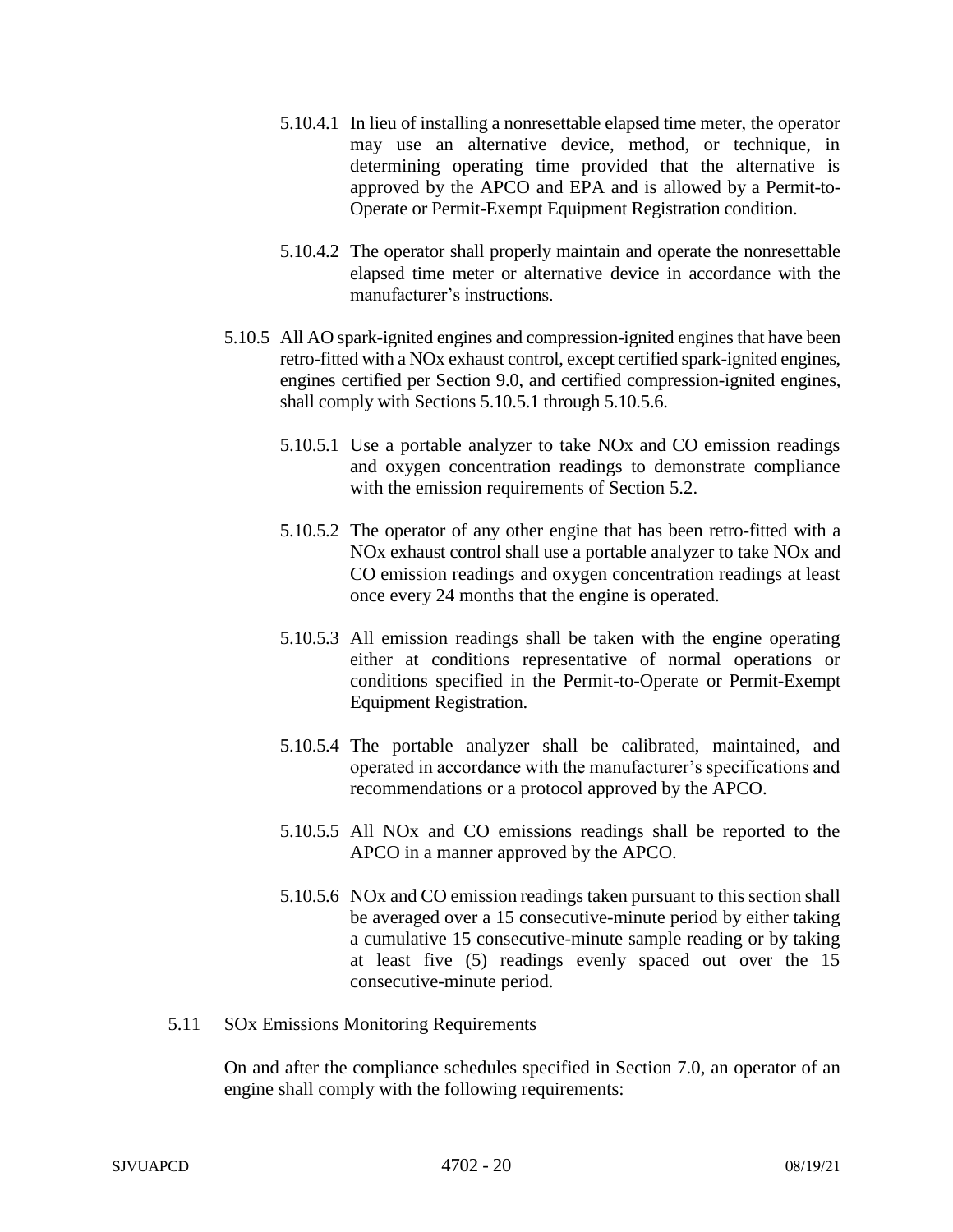- 5.11.1 An operator of an engine complying with Sections 5.7.2, 5.7.5, or Section 5.7.7 shall perform an annual fuel sulfur analysis in accordance with the test methods in Section 6.4. The operator shall keep the records of the fuel analysis and shall provide it to the District upon request,
- 5.11.2 An operator of an engine complying with Section 5.7.6 by installing and operating a control device with at least 95% by weight SOx reduction efficiency shall submit for approval by the APCO the proposed key system operating parameters and frequency of the monitoring and recording not later than July 1, 2013, and
- 5.11.3 An operator of an engine complying with Section 5.7.6 shall perform an annual source test unless a more frequent sampling and reporting period is included in the Permit-to-Operate. Source tests shall be performed in accordance with the test methods in Section 6.4.
- 5.12 Permit-Exempt Equipment Registration Requirements

The operator of an engine used exclusively in agricultural operations shall register such engine pursuant to Rule 2250 (Permit-Exempt Equipment Registration), except for an engine that meets any one of the following conditions:

- 5.12.1 The engine is required to have a Permit-to-Operate pursuant to California Health and Safety Code Section 42301.16; or
- 5.12.2 The engine is not required to comply with Section 5.2 of this rule.

#### 6.0 Administrative Requirements

6.1 Emission Control Plan

The operator of an engine subject to the requirements of Section 5.2 Table 3 Categories 1a, 1b, 1c, 2a, 2b, and 2c, and Table 5 of this rule shall submit to the APCO an APCO-approvable emission control plan of all actions to be taken to satisfy the emission requirements of Section 5.2 and the compliance schedules of Section 7.0. If there is no change to the previously-approved emission control plan, the operator shall submit a letter to the District indicating that the previously approved plan is still valid.

- 6.1.1 Such emission control plan shall contain the following information, as applicable for each engine:
	- 6.1.1.1 Permit-to-Operate number, Authority-to-Construct number, or Permit-Exempt Equipment Registration number,
	- 6.1.1.2 Engine manufacturer,
	- 6.1.1.3 Model designation and engine serial number,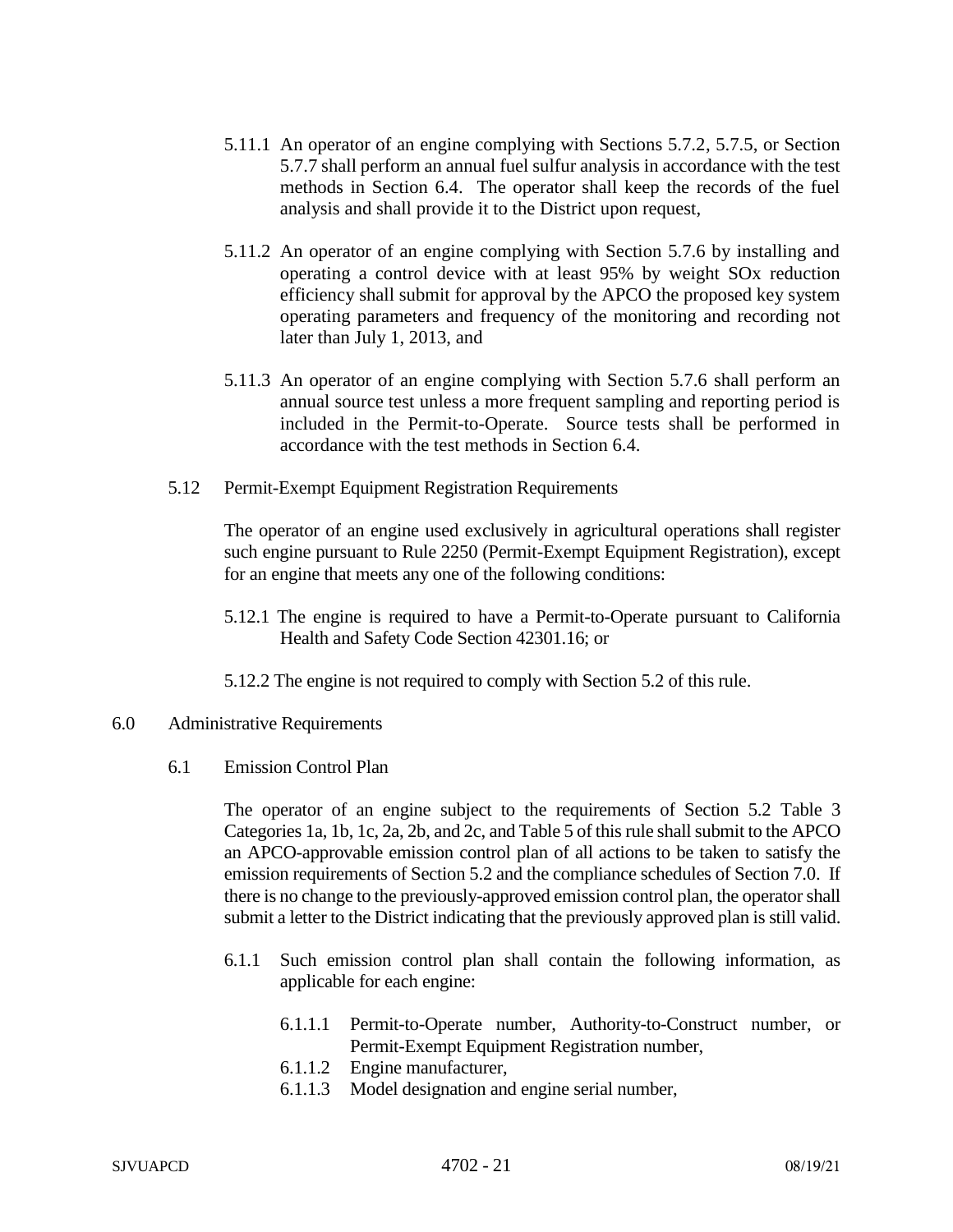- 6.1.1.4 Rated brake horsepower,
- 6.1.1.5 Type of fuel and type of ignition,
- 6.1.1.6 Combustion type: rich-burn or lean-burn,
- 6.1.1.7 Total hours of operation in the previous one-year period, including typical daily operating schedule,
- 6.1.1.8 Fuel consumption (cubic feet for gas or gallons for liquid) for the previous one-year period,
- 6.1.1.9 Stack modifications to facilitate continuous in-stack monitoring and to facilitate source testing,
- 6.1.1.10 Type of control to be applied, including in-stack monitoring specifications,
- 6.1.1.11 Applicable emission limits,
- 6.1.1.12 Documentation showing existing emissions of NOx, VOC, and CO, except for Certified Spark-Ignited Engines and those certified per Section 9.0, and
- 6.1.1.13 Date that the engine will be in full compliance with this rule.
- 6.1.2 The emission control plan shall identify the type of emission control device or technique to be applied to each engine and a construction/removal schedule, or shall provide support documentation sufficient to demonstrate that the engine is in compliance with the emission requirements of this rule.
- 6.1.3 For an engine being permanently removed from service, the emission control plan shall include a letter of intent pursuant to Section 7.2.

# 6.2 Recordkeeping

- 6.2.1 The operator of an engine subject to the requirements of Section 5.2 of this rule shall maintain an engine operating log to demonstrate compliance with this rule. This information shall be retained for a period of at least five years, shall be readily available, and be made available to the APCO upon request. The engine operating log shall include, on a monthly basis, the following information:
	- 6.2.1.1 Total hours of operation,
	- 6.2.1.2 Type of fuel used,
	- 6.2.1.3 Maintenance or modifications performed,
	- 6.2.1.4 Monitoring data,
	- 6.2.1.5 Compliance source test results, and
	- 6.2.1.6 Any other information necessary to demonstrate compliance with this rule.
	- 6.2.1.7 For an engine subject to Section 8.0, the quantity (cubic feet of gas or gallons of liquid) of fuel used on a daily basis.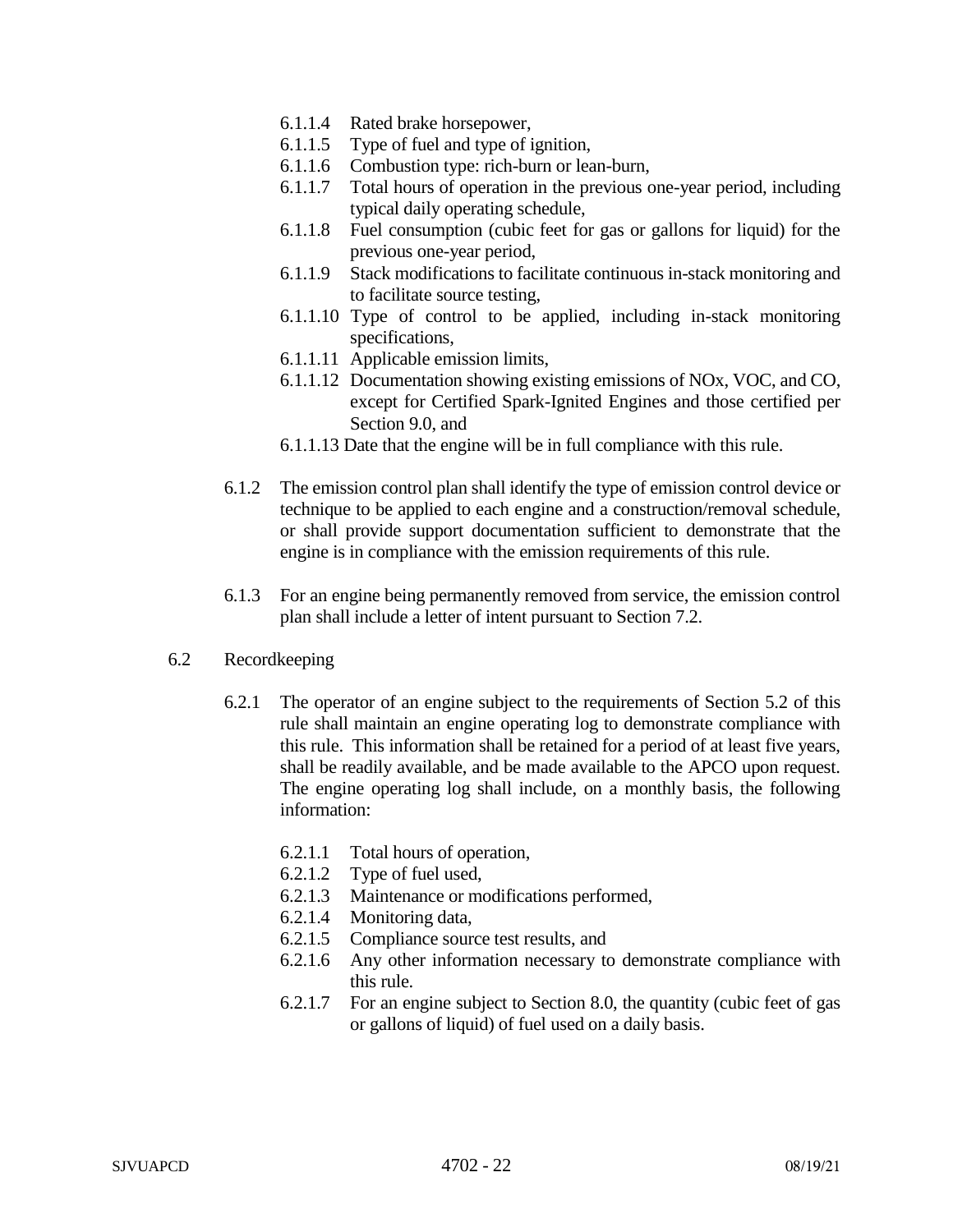- 6.2.2 The data collected pursuant to the requirements of Section 5.9 and Section 5.10 shall be maintained for at least five years, shall be readily available, and made available to the APCO upon request.
- 6.2.3 An operator claiming an exemption under Section 4.2 or Section 4.3 shall maintain annual operating records. This information shall be retained for at least five years, shall be readily available, and provided to the APCO upon request. The records shall include, but are not limited to, the following:
	- 6.2.3.1 Total hours of operation,
	- 6.2.3.2 The type of fuel used,
	- 6.2.3.3 The purpose for operating the engine,
	- 6.2.3.4 For emergency standby engines, all hours of non-emergency and emergency operation shall be reported, and
	- 6.2.3.5 Other support documentation necessary to demonstrate claim to the exemption.
- 6.3 Compliance Testing

The operator of an engine subject to the requirements of Section 5.2 or the requirements of Section 8.0 shall comply with the following requirements:

- 6.3.1 All spark-ignited engines and compression-ignited engines that have been retro-fitted with a NOx exhaust control, except certified spark-ignited engines, those certified per Section 9.0, and certified compression-ignited engines, shall comply with Sections 6.3.2 through 6.3.4.
- 6.3.2 Demonstrate compliance with applicable limits, ppmv or percent reduction, in accordance with the test methods in Section 6.4, as specified below:
	- 6.3.2.1 By the applicable date specified in Section 5.2, and at least once every 24 months thereafter, except for an engine subject to Section 6.3.2.2.
	- 6.3.2.2 By the applicable date specified in Section 5.2 and at least once every 60 months thereafter, for an AO spark-ignited engine that has been retro-fitted with a catalytic emission control device.
	- 6.3.2.3 A portable analyzer may be used to show initial compliance with the applicable limits/standards in Section 5.2 for AO spark-ignited engines, provided the criteria specified in Sections 6.3.2.3.1 to 6.3.2.3.5 are met, and a source test is conducted in accordance with Section 6.3.2 within 12 months from the required compliance date.
		- 6.3.2.3.1 A minimum of 15 minutes of runtime must be measured with data recorded at a minimum of 15,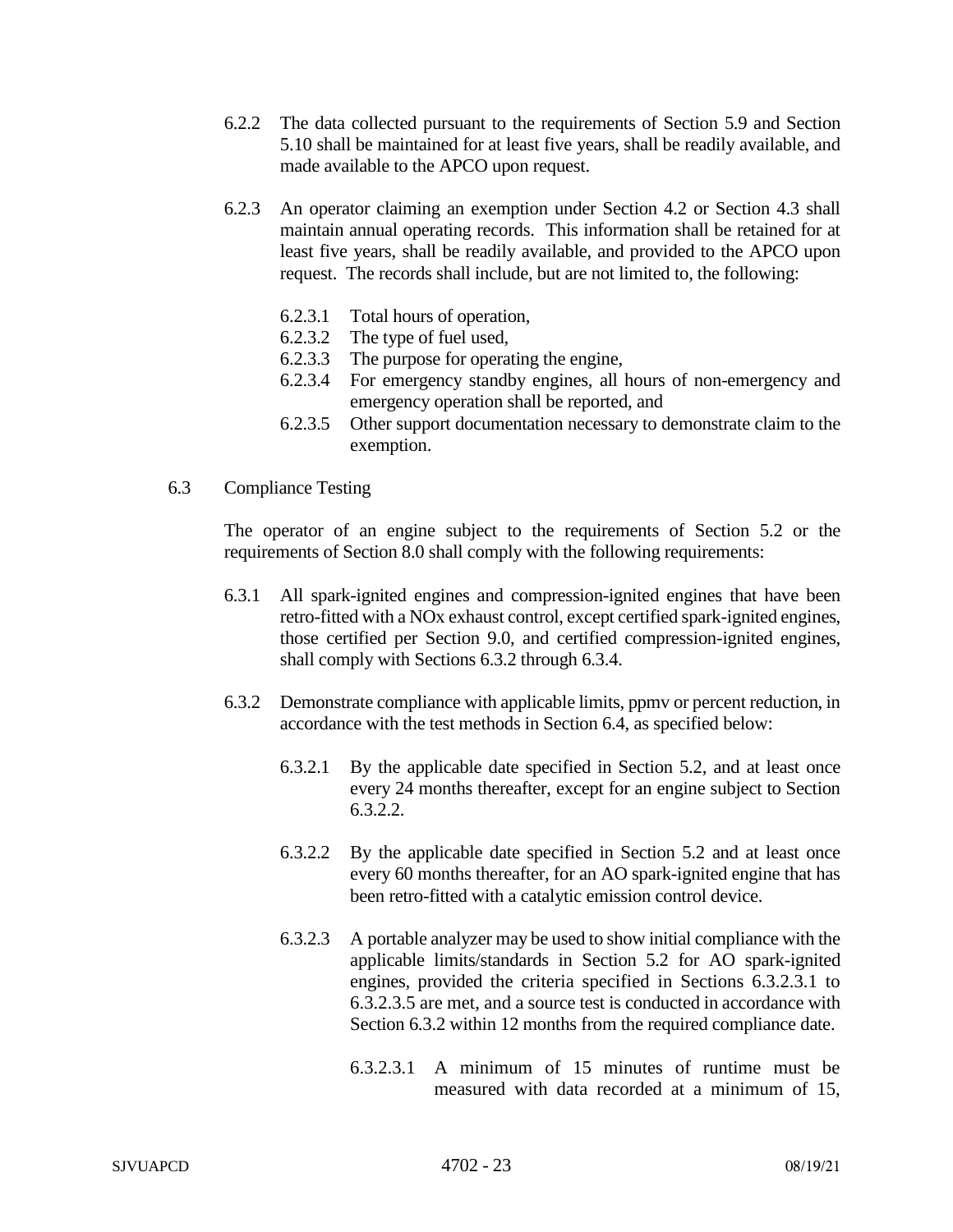evenly spaced time intervals. Compliance is to be determined with the arithmetic average of the oxygencorrected data;

- 6.3.2.3.2 The analyzer shall be calibrated, maintained, and operated in accordance with the manufacturer's specifications and recommendations or a protocol approved by the APCO. Analyzer calibration records shall be made available at the District's request;
- 6.3.2.3.3 The analyzer shall be checked with EPA protocol span gas at the beginning and end of each test day. The results of these checks shall be recorded and copies submitted to the District with each engine test. If the analyzer exhibits more than a 10% deviation from the span check, the instrument must be re-calibrated. Any analysis performed prior to an end-of-day span check failure shall be void;
- 6.3.2.3.4 The test results of each engine, including span check results, shall be submitted to the District within 30 days of the test date. Test results shall clearly identify the engine tested including operator, location, permit or registration number, manufacturer, model, and serial number; and
- 6.3.2.3.5 The analyzer utilized for each check shall be clearly identified in the material submitted with the test results. Identification shall include manufacturer and serial number of the analyzer used, and the last calibration date.
- 6.3.3 Conduct emissions source testing with the engine operating either at conditions representative of normal operations or conditions specified in the Permit-to-Operate or Permit-Exempt Equipment Registration. For emissions source testing performed pursuant to Section 6.3.2 for the purpose of determining compliance with an applicable standard or numerical limitation, the arithmetic average of three (3) 30-consecutive-minute test runs shall apply. If two (2) of three (3) runs are above an applicable limit, the test cannot be used to demonstrate compliance with an applicable limit. VOC shall be reported as methane. VOC, NOx, and CO concentrations shall be reported in ppmv, corrected to 15 percent oxygen. For engines that comply with a percent reduction limit, the percent reduction of NOx emissions shall also be reported.
- 6.3.4 In addition to other information, the source test protocol shall describe which critical parameters will be measured and how the appropriate range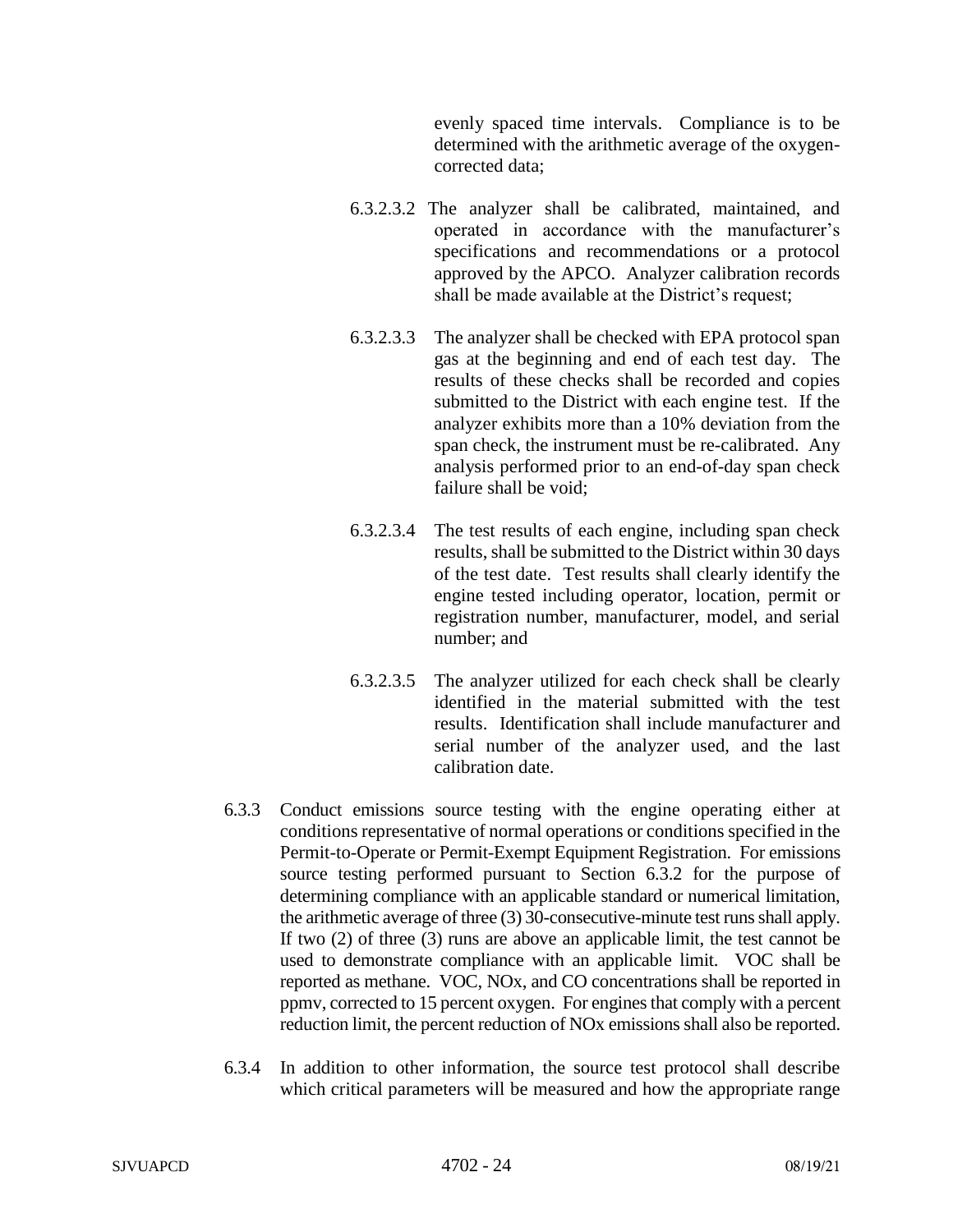for these parameters shall be established. The range for these parameters shall be incorporated into the I&M plan.

- 6.3.5 Engines that are limited by Permit-to-Operate or Permit-Exempt Equipment Registration condition to be fueled exclusively with PUC quality natural gas shall not be subject to the reoccurring source test requirements of Section 6.3.2 for VOC emissions.
- 6.3.6 Representative Testing

For spark-ignited engines, in lieu of compliance with the applicable requirements of Section 6.3.2, compliance with the applicable emission limits in Section 5.2 shall be demonstrated by submittal of annual emission test results, within 30 days of the test date, to the District, from a unit or units that represents a specified group of units, provided all of the following requirements are satisfied:

- 6.3.6.1 The units are located at the same stationary source;
- 6.3.6.2 The units were produced by the same manufacturer, have the same model number or other manufacturer's designation in common, and have the same rated capacity and operating specifications;
- 6.3.6.3 The units are operated and maintained in a similar manner; and
- 6.3.6.4 At least 20% of the total number of units are tested during each annual test cycle.
- 6.3.6.5 The District, based on documentation submitted by the stationary source:
	- 6.3.6.5.1 Determines that the margin of compliance for the identical units tested is significant and can be maintained on an on-going basis; or
	- 6.3.6.5.2 Determines based on a review of sufficient emissions data that, though the margin of compliance is not substantial, other factors allow for the determination that the variability of emissions for identical tested units is low enough for confidence that the untested unit will be in compliance. These factors may include, but are not limited to, the following:
		- 6.3.6.5.2.1 Historical records at the tested unit showing consistent invariant load;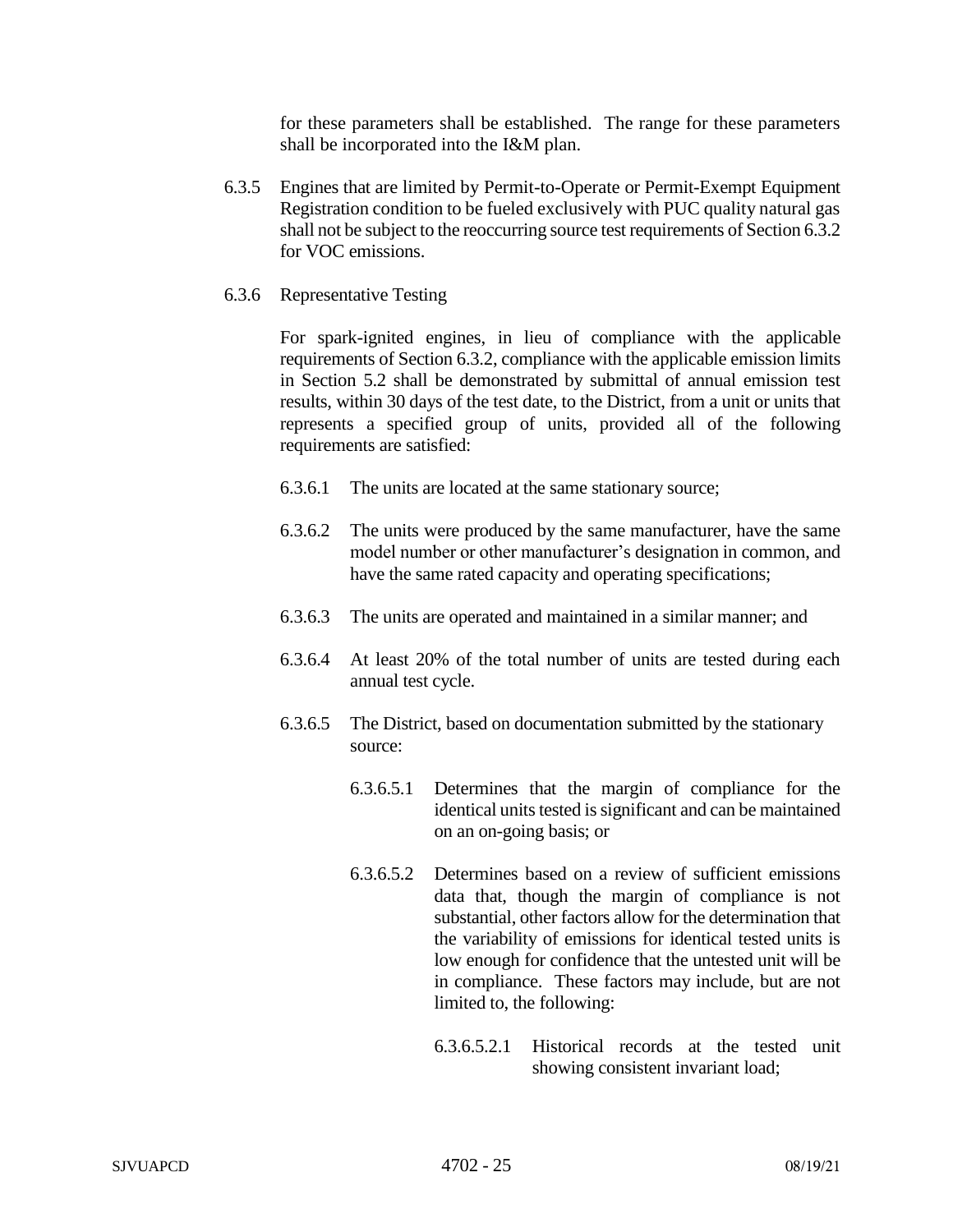- 6.3.6.5.2.2 Fuel characteristics yielding low variability and therefore assurance that emissions will be constant and below allowable levels;
- 6.3.6.5.2.3 Statistical analysis of a robust emissions data set demonstrating sufficiently low variability to convey assurance that the margin of compliance, though small, is reliable.
- 6.3.6.6 Should any of the representative units exceed the required emission limits, or if the District notifies the operator that the criteria in Sections 6.3.6.1 through 6.3.6.5 have not been fulfilled, each of the units in the group shall individually demonstrate compliance by emissions testing. Failure to complete emissions testing within 90 days of the failed test shall result in the untested units being in violation of this rule. After compliance with the requirements of this section has been demonstrated, subsequent source testing shall be performed pursuant to Sections 6.3.2 or 6.3.6.
- 6.4 Test Methods

Compliance with the requirements of Section 5.2 shall be determined, as required, in accordance with the following test procedures or any other method approved by EPA and the APCO:

- 6.4.1 Oxides of nitrogen EPA Method 7E, or ARB Method 100.
- 6.4.2 Carbon monoxide EPA Method 10, or ARB Method 100.
- 6.4.3 Stack gas oxygen EPA Method 3 or 3A, or ARB Method 100.
- 6.4.4 Volatile organic compounds EPA Method 25A or 25B, or ARB Method 100. Methane and ethane, which are exempt compounds, shall be excluded from the result of the test.
- 6.4.5 Operating horsepower determination any method approved by EPA and the APCO.
- 6.4.6 SOx Test Methods
	- 6.4.6.1 Oxides of sulfur EPA Method 6C, EPA Method 8, or ARB Method 100.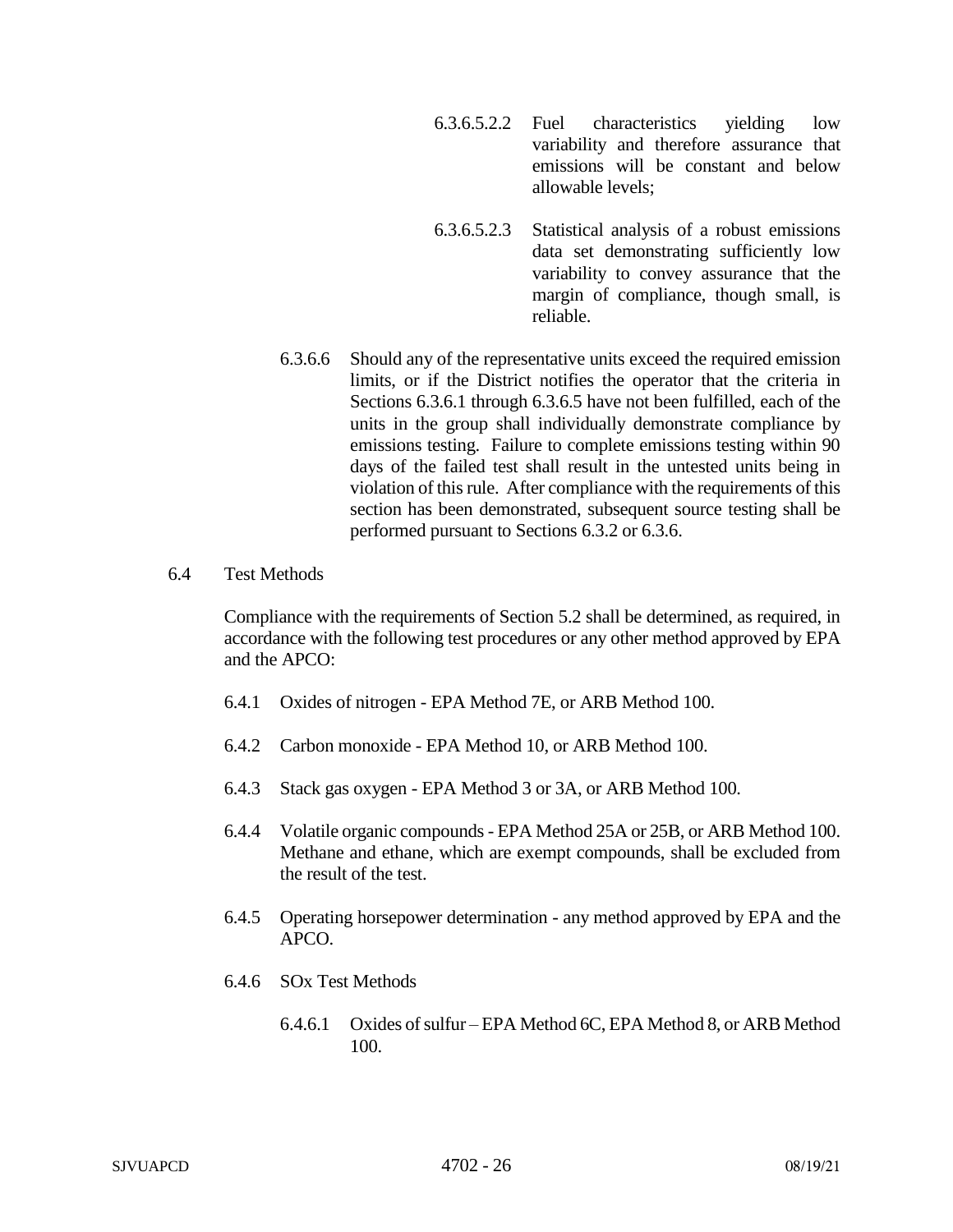- 6.4.6.2 Determination of total sulfur as hydrogen sulfide  $(H_2S)$  content EPA Method 11 or EPA Method 15, as appropriate.
- 6.4.6.3 Sulfur content of liquid fuel American Society for Testing and Materials (ASTM) D 6920-03 or ASTM D 5453-99.
- 6.4.6.4 The SOx emission control system efficiency shall be determined using the following:

% Control Efficiency =  $[(C_{SO2, \text{inlet}} - C_{SO2, \text{outlet}}) / C_{SO2, \text{inlet}}] \times 100$ 

Where:

 $C<sub>SO2</sub>$ , inlet = concentration of SOx (expressed as SO<sub>2</sub>) at the inlet side of the SOx emission control system, in lb/dscf

- $C<sub>SO2</sub>$ , outlet = concentration of SOx (expressed as SO<sub>2</sub>) at the outlet side of the SOx emission control system, in lb/dscf
- 6.4.7 The Higher Heating Value (hhv) of the fuel shall be determined by one of the following test methods:
	- 6.4.7.1 ASTM D 240-02 or ASTM D 3282-88 for liquid hydrocarbon fuels.
	- 6.4.7.2 ASTM D 1826-94 or ASTM 1945-96 in conjunction with ASTM D 3588-89 for gaseous fuel.
- 6.5 Inspection and Monitoring (I&M) Plan

The operator of an engine that is subject to the requirements of Section 5.2 or the requirements of Section 8.0 shall submit to the APCO for approval, an I&M plan that specifies all actions to be taken to satisfy the following requirements and the requirements of Section 5.9. The actions to be identified in the I&M plan shall include, but are not limited to, the information specified below. If there is no change to the previously approved I&M plan, the operator shall submit a letter to the District indicating that previously approved plan is still valid.

- 6.5.1 The requirements of Section 6.5.2 through Section 6.5.9 shall apply to all engines, except certified spark-ignited engines, those certified per Section 9.0, and certified compression-ignited engines.
- 6.5.2 Procedures requiring the operator to establish ranges for control equipment parameters, engine operating parameters, and engine exhaust oxygen concentrations that source testing has shown result in pollutant concentrations within the rule limits.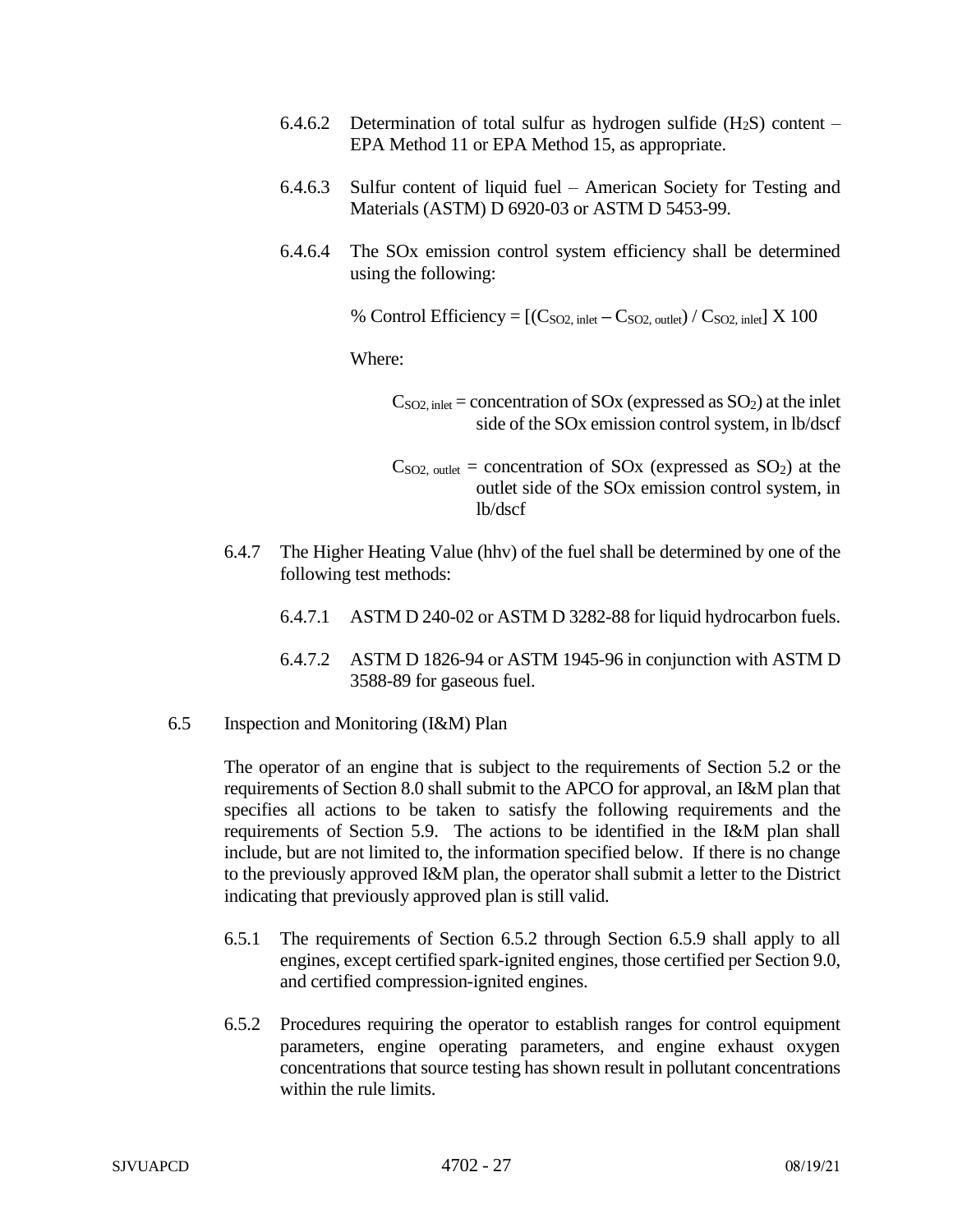- 6.5.3 Procedures for monthly inspections as approved by the APCO. The applicable control equipment parameters and engine operating parameters will be inspected and monitored monthly in conformance with a regular inspection schedule listed in the I&M plan.
- 6.5.4 Procedures for the corrective actions on the noncompliant parameter(s) that the operator will take when an engine is found to be operating outside the acceptable range for control equipment parameters, engine operating parameters, and engine exhaust NOx, CO, VOC, or oxygen concentrations.
- 6.5.5 Procedures for the operator to notify the APCO when an engine is found to be operating outside the acceptable range for control equipment parameters, engine operating parameters, and engine exhaust NOx, CO, VOC, or oxygen concentrations.
- 6.5.6 Procedures for preventive and corrective maintenance performed for the purpose of maintaining an engine in proper operating condition.
- 6.5.7 Procedures and a schedule for using a portable emissions analyzer to take NOx and CO emission readings pursuant to Section 5.9.9.
- 6.5.8 Procedures for collecting and recording required data and other information in a form approved by the APCO including, but not limited to, data collected through the I&M plan and the monitoring systems described in Sections 5.9.1 and 5.9.2. Data collected through the I&M plan shall have retrieval capabilities as approved by the APCO.
- 6.5.9 Procedures for revising the I&M plan. The I&M plan shall be updated to reflect any change in operation. The I&M plan shall be updated prior to any planned change in operation. An engine operator that changes significant I&M plan elements must notify the District no later than seven days after the change and must submit an updated I&M plan to the APCO no later than 14 days after the change for approval. The date and time of the change to the I&M plan shall be recorded in the engine operating log. For new engines and modifications to existing engines, the I&M plan shall be submitted to and approved by the APCO prior to issuance of the Permit-to-Operate or Permit-Exempt Equipment Registration. The operator of an engine may request a change to the I&M plan at any time.

# 7.0 Compliance Schedules

7.1 Loss of Exemption

The operator of an engine which becomes subject to the emission limits/standards of this rule through loss of exemption shall not operate the subject engine, except as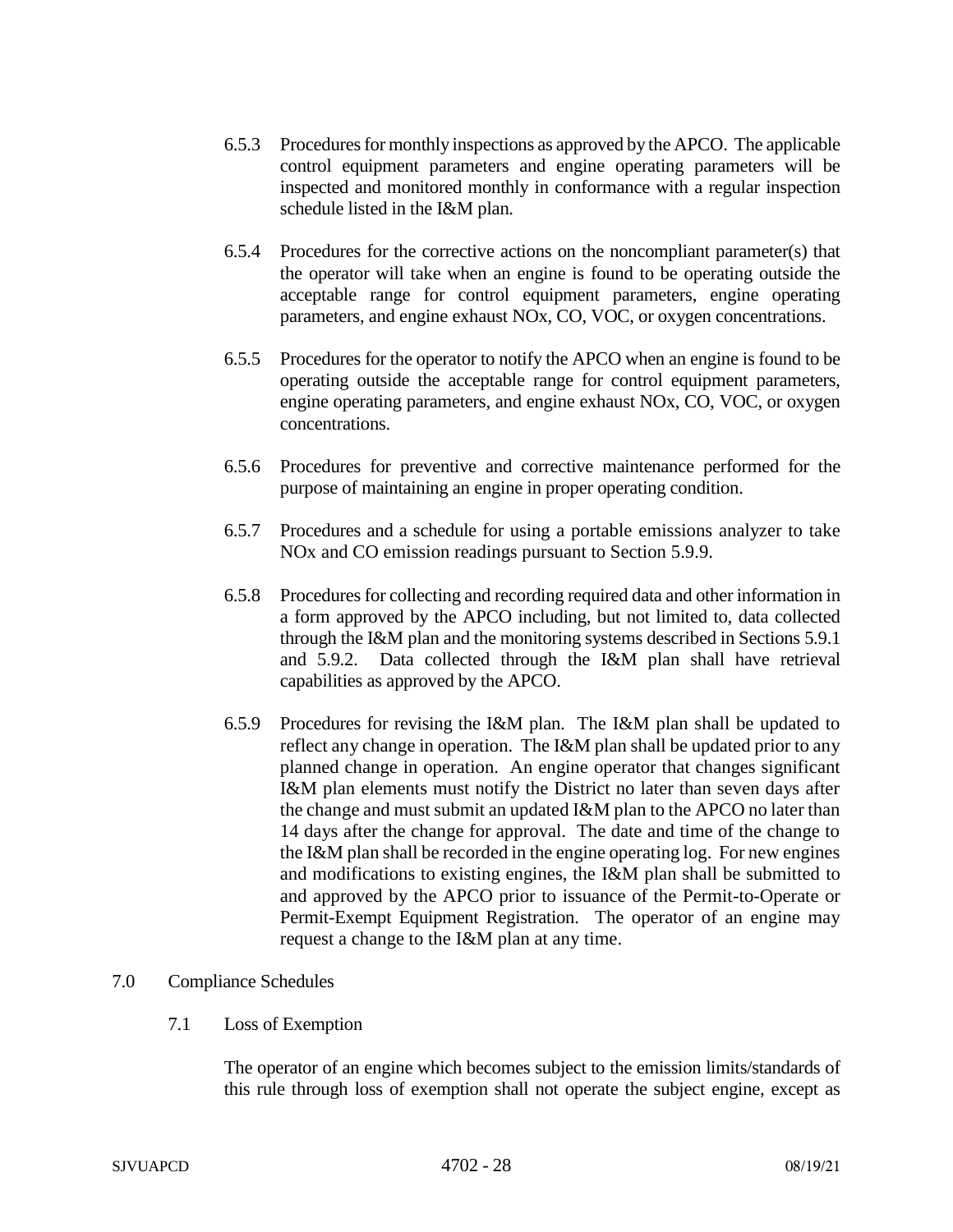required for obtaining a new or modified Permit-to-Operate or Permit-Exempt Equipment Registration for the engine, until the operator demonstrates that the subject engine is in full compliance with the requirements of this rule.

7.2 Permanent Removal of an Engine

The operator of an engine who elects to permanently remove the engine from service shall comply with all of the following conditions:

- 7.2.1 Comply with all applicable requirements of this rule until the engine is permanently removed from service;
- 7.2.2 Submit a letter to the APCO no later than 14 days before the engine is permanently removed from service, stating the intent to permanently remove the engine from service. The engine removal letter can be submitted with the emission control plan, if any; and
- 7.2.3 Permanently remove the engine from service and officially surrender the Permit-to-Operate or Permit-Exempt Equipment Registration, if any, to the APCO no later than 30 days after the engine is permanently removed from service.
- 7.3 AO Compression-Ignited Engine
	- 7.3.1 The operator of an AO compression-ignited engine that is subject to Section 5.2, 5.7, or 5.8, and that is required to submit an Authority-to-Construct application in order to comply with the requirements of this rule, shall submit the Authority-to-Construct application, and any required Emission Control Plan or I&M Plan, no later than six months before the engine is required to be in compliance with the requirements of Section 5.2, 5.7, and 5.8.
	- 7.3.2 The operator of an AO compression-ignited engine that is subject to Section 5.2, 5.7, or 5.8 and that is required to submit a Permit-Exempt Equipment Registration application in order to comply with the requirements of Rule 4702, shall submit the Permit-Exempt Equipment Registration application, and any required Emission Control Plan or I&M Plan, no later than three months before the engine is required to be in compliance with the requirements of Section 5.2, 5.7, and 5.8.
	- 7.3.3 Unless otherwise specified, the operator of an engine that is subject to the requirements of Section 5.2, 5.7, and 5.8, of Rule 4702 shall be in full compliance with Rule 4702 by the indicated dates in Table 6.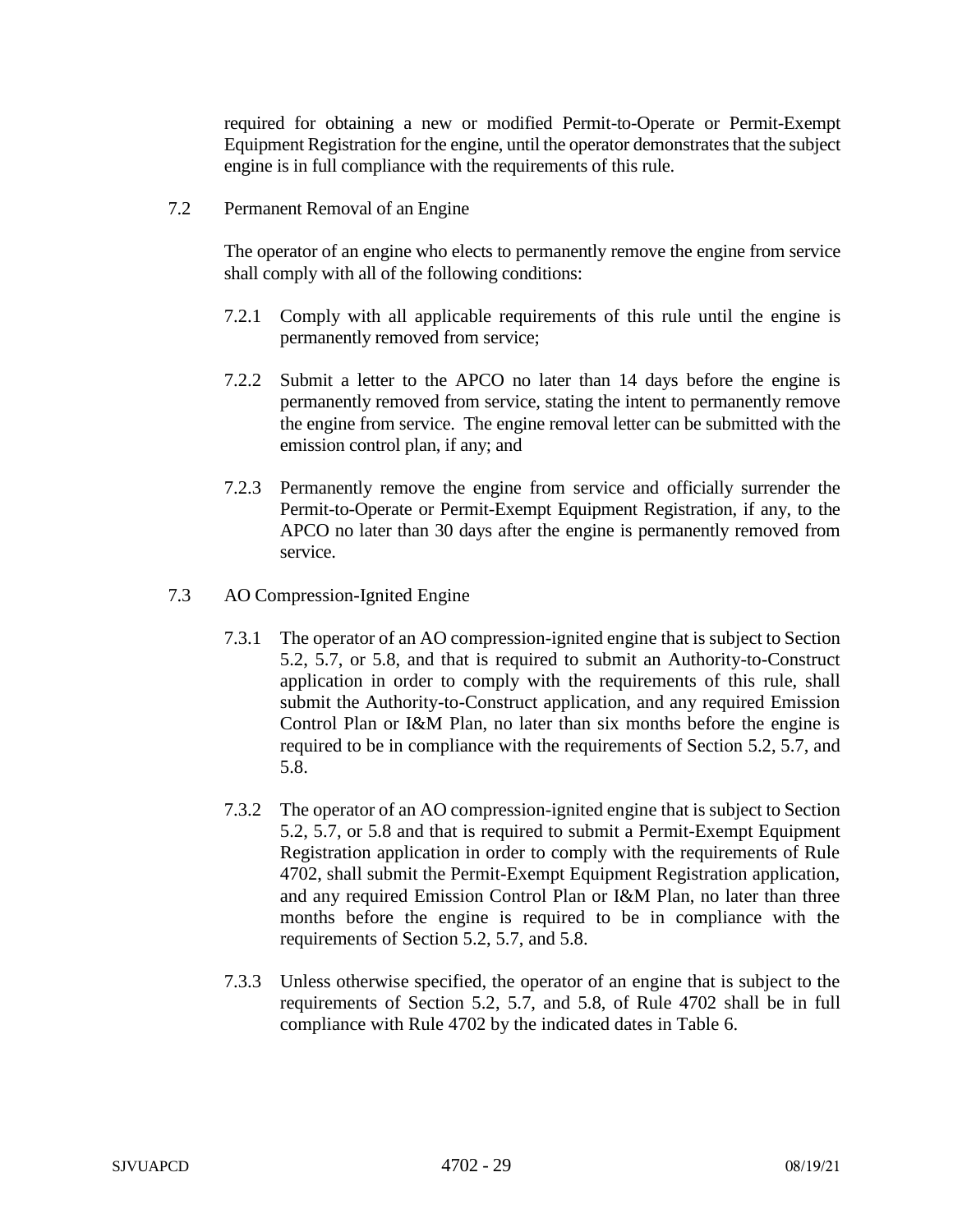- 7.4 Non-AO Compression-Ignited Engine
	- 7.4.1 The operator of a non-AO compression-ignited engine that is subject to Section 5.2, 5.7, or 5.8, and that is required to submit an Emission Control Plan, an I&M Plan, or an Authority-to-Construct in order to comply with rule requirements, shall submit such document(s) no later than six months before the engine is required to be in compliance with the requirements of Section 5.2.
	- 7.4.2 Unless otherwise specified, the operator of an engine that is subject to the requirements of Section 5.2, 5.7, and 5.8, shall be in full compliance with Rule 4702 by the indicated dates in Table 6.
- 7.5 Spark-Ignited Engine (AO and Non-AO)
	- 7.5.1 An operator with non-AO spark-ignited engines at a stationary source subject to Table 2 or Section 8.0 emission limits, SOx control requirements of Section 5.7, and the SOx monitoring requirements of Section 5.11 shall comply with the schedule specified in Table 7.
	- 7.5.2 An operator with non-AO spark-ignited engines at a stationary source subject to Table 3 or Section 8.0 emission limits, SOx control requirements of Section 5.7, and the SOx monitoring requirements of Section 5.11 shall comply with the schedule specified in Table 8.
	- 7.5.3 An operator with AO spark-ignited engines at a stationary source subject to Table 5 or Section 8.0 emission limits shall comply with the schedule specified in Table 9.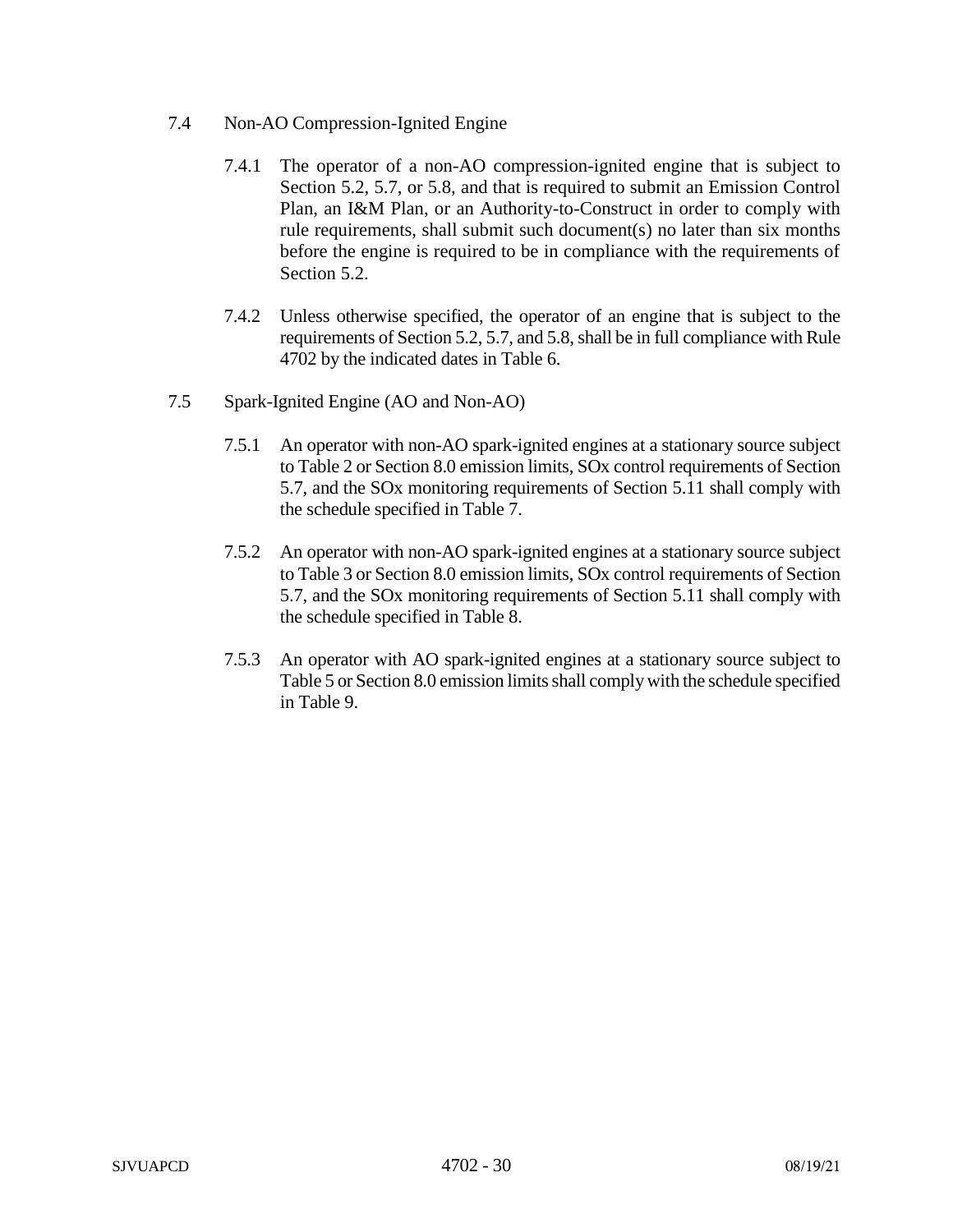| Table 7<br>Compliance Schedule for Non-AO Spark-Ignited Engines Subject to Table 2<br>Emission Limits, and SOx Control and Monitoring Requirements |                                 |                                                                           |                           |  |  |
|----------------------------------------------------------------------------------------------------------------------------------------------------|---------------------------------|---------------------------------------------------------------------------|---------------------------|--|--|
| Engines to be in Compliance at a<br><b>Stationary Source</b>                                                                                       | Emission<br><b>Control Plan</b> | Authority to<br>Construct and<br>Inspection and<br><b>Monitoring Plan</b> | <b>Full</b><br>Compliance |  |  |
| Operator with a single engine at a stationary source                                                                                               |                                 |                                                                           |                           |  |  |
| Single Engine                                                                                                                                      | 1/1/12                          | 1/1/13                                                                    | 1/1/14                    |  |  |
| Operator with at least two engines, but less than 12 engines at a stationary source                                                                |                                 |                                                                           |                           |  |  |
| 33% or more of the engines subject to<br>Table 2 emission limits as of August<br>18, 2011                                                          | 7/1/12                          | 1/1/13                                                                    | 1/1/14                    |  |  |
| 66% or more of the engines subject to<br>Table 2 emission limits as of August<br>18, 2011                                                          | 7/1/12                          | 1/1/14                                                                    | 1/1/15                    |  |  |
| $\overline{100\%}$ of the engines subject to Table<br>2 emission limits                                                                            | 7/1/12                          | 1/1/15                                                                    | 1/1/16                    |  |  |
| Operator with at least 12 engines at a stationary source                                                                                           |                                 |                                                                           |                           |  |  |
| 25% or more of the engines subject to<br>Table 2 emission limits as of August<br>18, 2011                                                          | 7/1/12                          | 1/1/13                                                                    | 1/1/14                    |  |  |
| 50% or more of the engines subject to<br>Table 2 emission limits as of August<br>18, 2011                                                          | 7/1/12                          | 1/1/14                                                                    | 1/1/15                    |  |  |
| 75% or more of the engines subject to<br>Table 2 emission limits as of August<br>18, 2011                                                          | 7/1/12                          | 1/1/15                                                                    | 1/1/16                    |  |  |
| 100% of the engines subject to Table<br>2 emission limits                                                                                          | 7/1/12                          | 1/1/16                                                                    | 1/1/17                    |  |  |

| Table 8<br>Compliance Schedule for Non-AO Spark-Ignited Engines Subject to Table 3<br>Emission Limits, and SOx Control and Monitoring Requirements                                                 |        |        |          |
|----------------------------------------------------------------------------------------------------------------------------------------------------------------------------------------------------|--------|--------|----------|
| Authority to<br>Construct and<br><b>Emission Control</b><br>Engines to be in Compliance at a<br>Full<br><b>Stationary Source</b><br>Compliance<br>Inspection and<br>Plan<br><b>Monitoring Plan</b> |        |        |          |
| Engines subject to Table 3 emission<br>limits                                                                                                                                                      | 8/1/22 | 8/1/22 | 12/31/23 |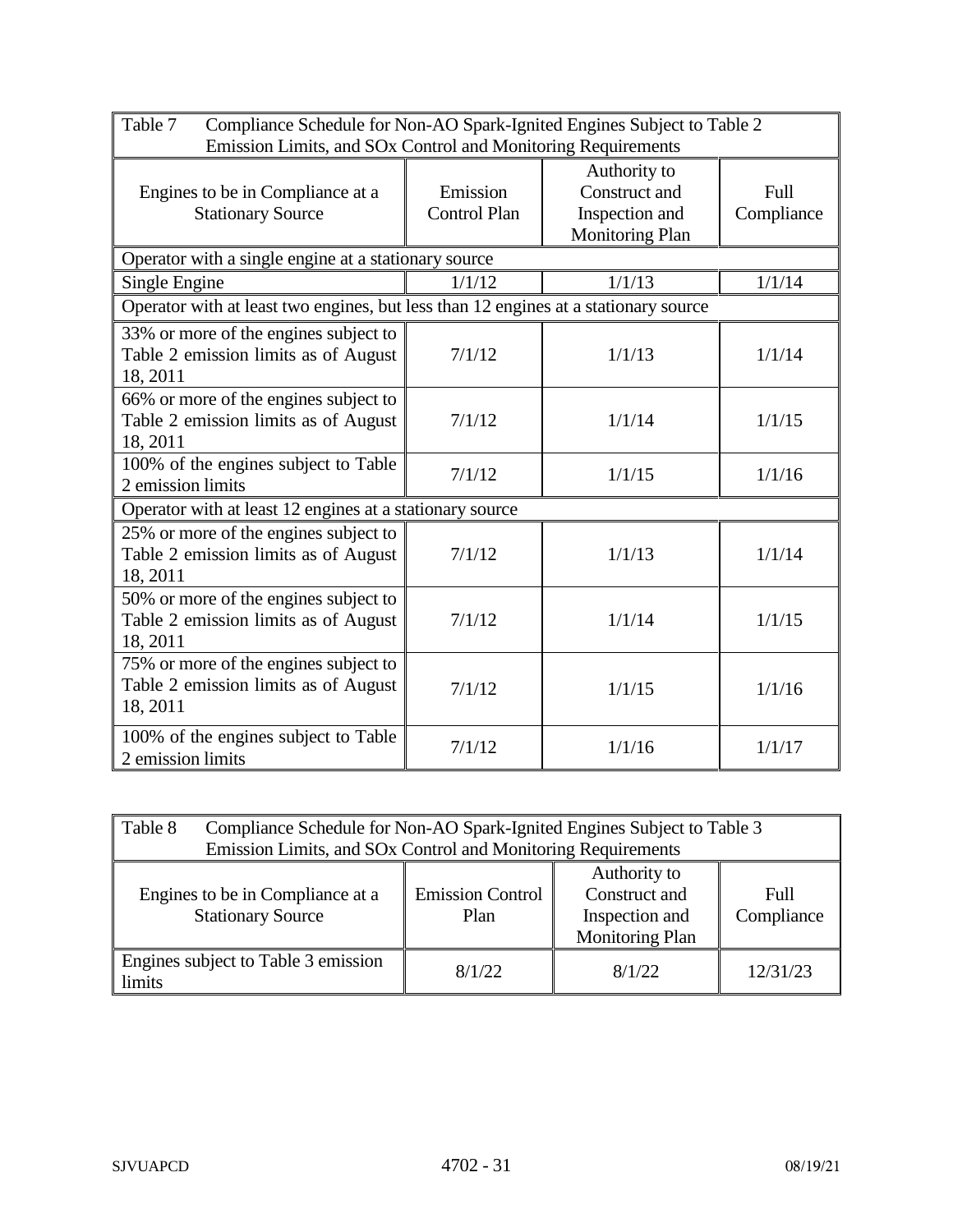| Compliance Schedule for AO Spark-Ignited Internal Combustion Engine Subject to Table 5<br>Table 9 |                                 |                                                                           |                                                                                |  |  |
|---------------------------------------------------------------------------------------------------|---------------------------------|---------------------------------------------------------------------------|--------------------------------------------------------------------------------|--|--|
| <b>Emission Limits</b>                                                                            |                                 |                                                                           |                                                                                |  |  |
| Engines to be in Compliance at a<br><b>Stationary Source</b>                                      | <b>Emission Control</b><br>Plan | Authority to<br>Construct and<br>Inspection and<br><b>Monitoring Plan</b> | <b>Full Compliance</b>                                                         |  |  |
| <b>Rich Burn AO Engines</b>                                                                       | 8/1/22                          | 8/1/22                                                                    | 12/31/23                                                                       |  |  |
| Lean Burn AO Engines                                                                              | 8/1/28                          | 8/1/28                                                                    | 12/31/29<br>or 12 years after<br>engine installation,<br>whichever comes later |  |  |

- 7.5.3 As shown in Tables 7, 8, and 9, the column labeled:
	- 7.5.3.1 "Emission Control Plan" identifies the date by which the operator shall submit an emission control plan pursuant to the applicable provisions of Section 6.1. The emission control plan shall identify all the spark-ignited engines subject to Table 3 or Table 5 emission limits, and SOx control and monitoring requirements. The emission control plan shall identify all the steps to be taken to comply with this rule. If there is no change to the previously approved emission control plan, the operator does not need to submit a new emission control plan. However, the operator shall submit a letter to the District indicating that previously approved plan is still valid.
	- 7.5.3.2 "Authority to Construct and Inspection and Maintenance Plan" identifies the date by which the operator shall submit an Authority to Construct (if needed) and an Inspection and Monitoring Plan as specified in the applicable provisions of Section 6.5 for each engine subject to Table 3 or Table 5 emission limits, SOx control and monitoring requirements. If there is no change to the previously approved I&M plan, the operator does not need to submit a new I&M Plan. However, the operator shall submit a letter to the District indicating that previously approved I&M plan is still valid.
	- 7.5.3.3 "Full Compliance" identifies the date by which the operator shall demonstrate that each unit is in compliance with Table 3 or Table 5 emission limits, SOx control and monitoring requirements, as applicable.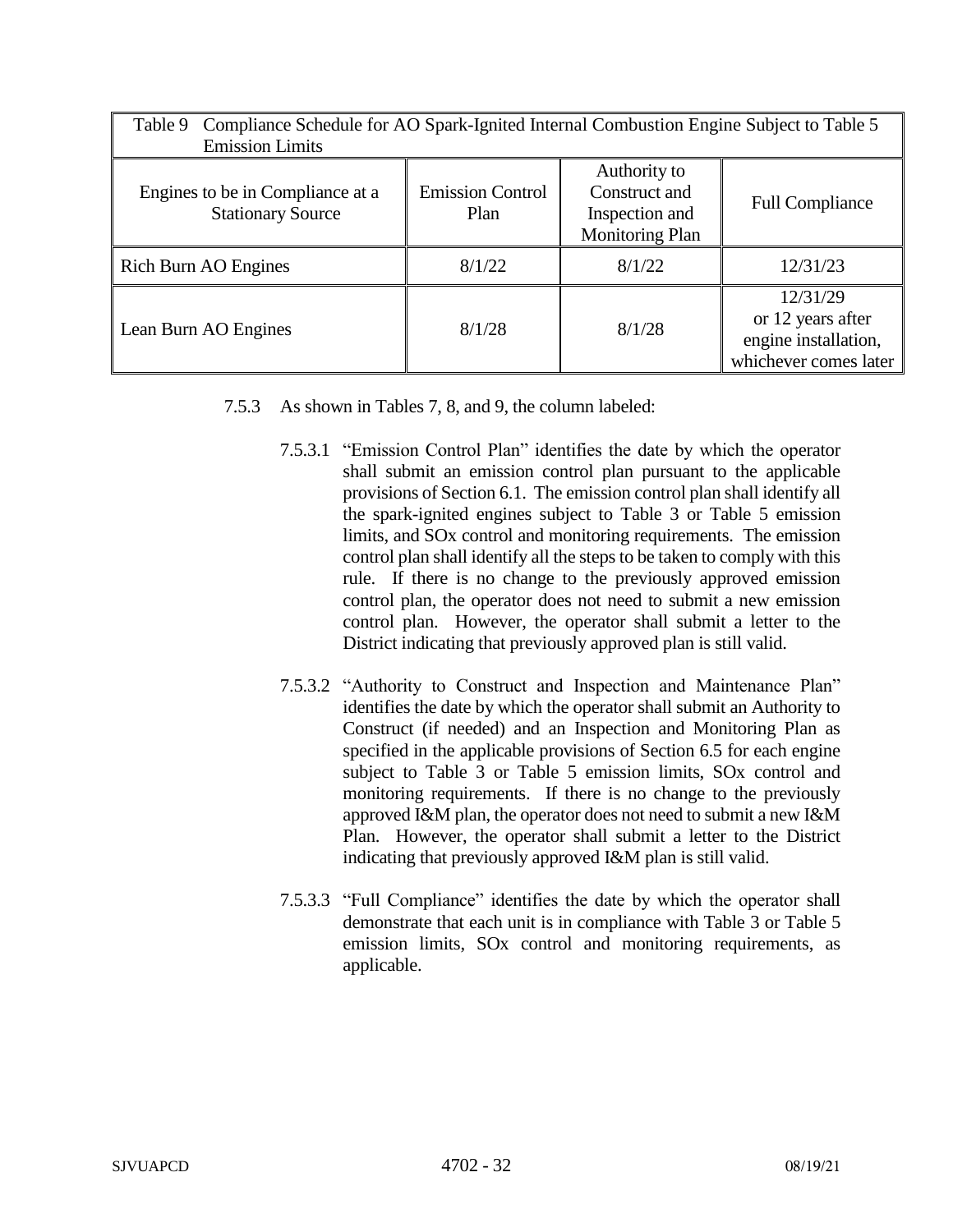7.6 Operator of Non-AO Spark-Ignited Engine Who Elects to Pay Fees

In lieu of complying with Table 2 NOx emission limits, the operator of a non-AO spark-ignited engine who elects to pay annual fees under Section 5.2.2.2 and Section 5.6 shall comply with the following requirements:

- 7.6.1 The total annual fees shall be paid to the District in the following manner:
	- 7.6.1.1 Payment shall be paid no later than June 30 of each year, for the emissions of the previous calendar year,
	- 7.6.1.2 The first payment is due to the District no later than June 30 of the year in which full compliance is required for the specified percent of engines at a stationary source as specified in Table 5 that the operator has opted to pay the annual fees,
	- 7.6.1.3 Should June 30 fall on a day when the District is closed, the payment shall be made by the next District working day after June 30, and
	- 7.6.1.4 Payments shall continue annually until the engine either is permanently removed from use in the San Joaquin Valley Air Basin and the Permit-to-Operate is surrendered or the operator demonstrates compliance with the applicable Table 2 emission limits.
	- 7.6.1.5 The emissions fee for units that operate for less than the full calendar year before demonstrating compliance under Section 5.2, shall be based on the actual fuel used during the portion of the calendar year prior to demonstrating compliance or removing the unit from operation within the San Joaquin Valley Air Basin.
	- 7.6.1.6 The emissions fee compliance option provided under Section 5.2.2.2 shall sunset after December 31, 2023. The final emissions fee payment shall be due to the District no later than June 30, or by the next District working day after June 30, 2024.
- 8.0 Alternative Emission Control Plan (AECP)

An operator may comply with the NOx emission requirements of Section 5.2 for a group of engines by meeting the requirements below. An operator that is subject to the requirements below shall also comply with all the applicable requirements of Sections 5.0, 6.0, and 7.0. Only engines subject to Section 5.2 are eligible for inclusion in an AECP.

8.1 During any seven (7) consecutive calendar day period, the operator shall operate all engines in the AECP to achieve an actual aggregate NOx emission level that is not greater than 90 percent of the NOx emissions that would be obtained by controlling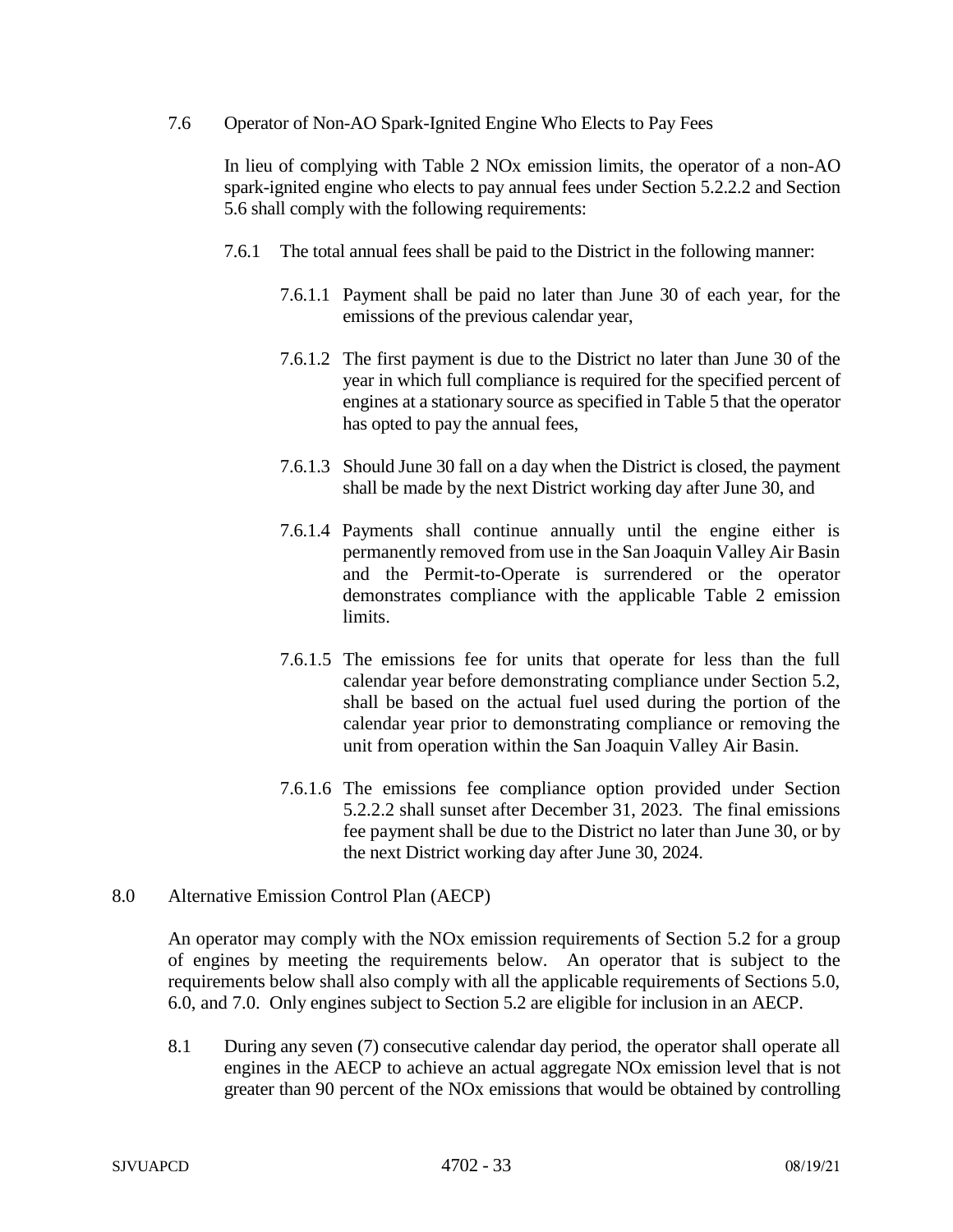the engines to comply individually with the NOx limits in Section 5.2. The operator shall operate engines in the AECP such that

$$
AE_{Actual} \leq 0.90 (AE_{Limit})
$$

and shall notify the APCO within 24 hours of any violation of this section.

8.1.1 The actual aggregate NOx emissions (AE<sub>Actual</sub>) is the sum of the actual NOx emissions, over a seven (7) consecutive calendar day period, from all engines in the AECP which were actually operated during that period. AE<sub>Actual</sub> shall be calculated as follows:

$$
AE_{Actual} = \sum_{i} (EF_{i})(F_{i})(k_{i})
$$

where:

- i identifies each engine in the AECP.
- $EF_i$  is the NOx emission factor of the engine established pursuant to Section 8.2 and approved by the APCO.
- $F_i$  is the actual total fuel used by the engine during the seven (7) consecutive calendar day period.
- $k_i$  is a constant used to convert an engine's fuel use and NOx emission factor to the amount of NO<sub>x</sub> emitted.  $k_i$  is dependent on the engine and the pollutant emitted. Calculation of  $k_i$  shall be accomplished using 40 CFR Part 60, Appendix A, Method 19, or an equivalent method approved by EPA, ARB and the APCO.
- 8.1.2 The estimated aggregate NOx emissions limit (AELimit) is the sum of the NOx emissions, over a seven (7) consecutive calendar day period, for the same engines in the AECP which were actually operated during the same period as considered in Section 8.1.1, calculated with the NOx limits of Section 5.2 and the actual fuel usage during that seven (7) consecutive calendar day period. AELimit shall be calculated as follows:

$$
AE_{Limit} = \sum_{i} (EL_{i}) (F_{i}) (k_{i})
$$

where:

- $i =$  identifies each engine in the AECP.
- $EL_i$  = the NOx emission limit from Section 5.2 for each engine.
- $F_i$  = the actual total fuel used by the engine during the seven (7) consecutive calendar day period.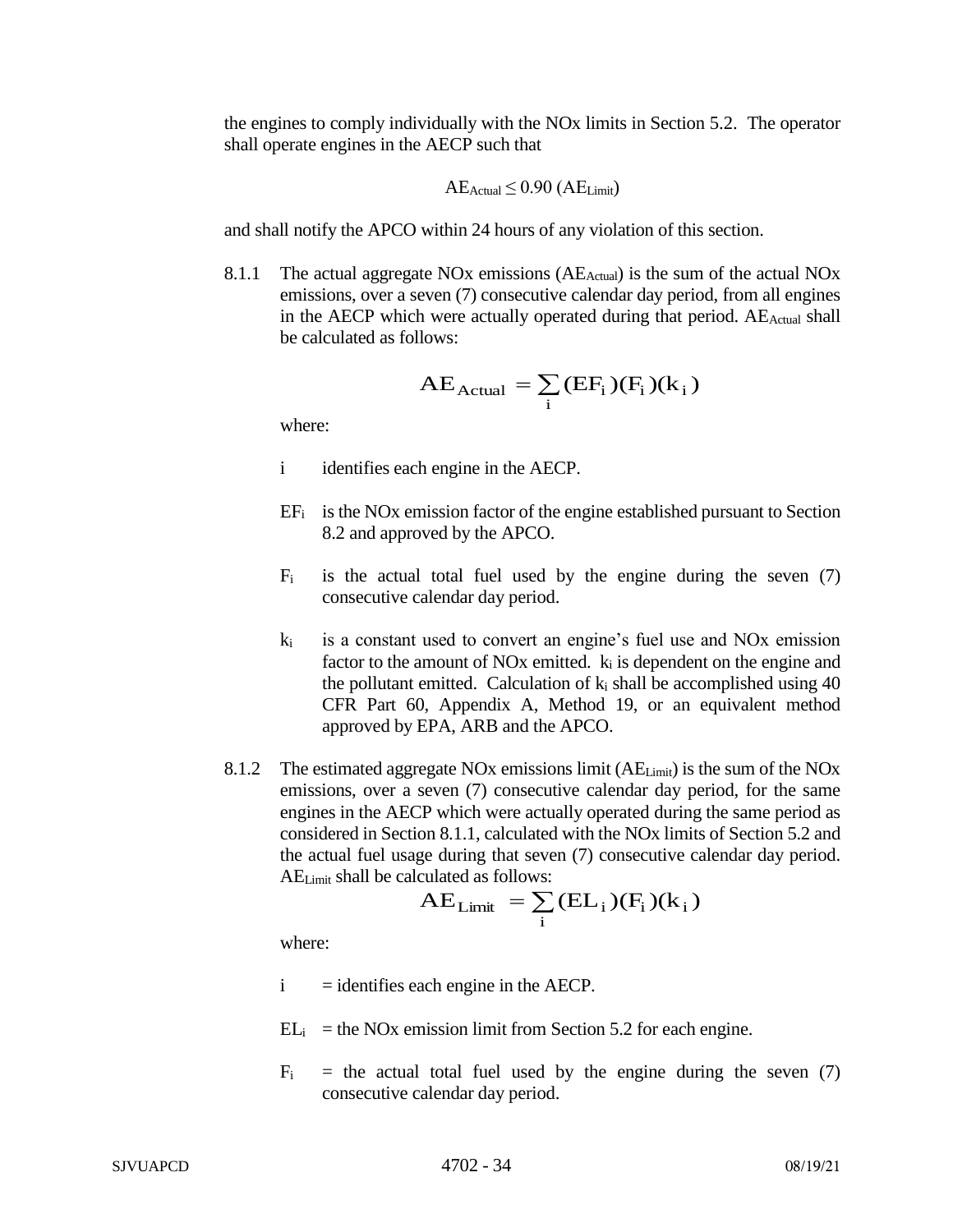- $k_i$  = a constant used to convert an engine's fuel use and NOx emission limit to the amount of NO<sub>x</sub> emitted.  $k_i$  is dependent on the engine and the pollutant emitted. Calculation of  $k_i$  shall be accomplished using 40 CFR Part 60, Appendix A, Method 19, or an equivalent method approved by EPA, ARB and the APCO.
- 8.1.3 Only engines in the AECP which were operated during the seven (7) consecutive calendar day period shall be included in the calculations of AELimit and AEActual.
- 8.1.4 The operator shall, at least one time each day the AECP is used, calculate and record the actual aggregate NO<sub>x</sub> emissions (AE<sub>Actual</sub>) and the aggregate NO<sub>x</sub> emission limit (AE<sub>Limit</sub>) for the preceding seven (7) consecutive calendar day period.
- 8.2 The operator shall establish a NOx emission factor limit for each engine. The established NOx emission factor of an engine shall be no less than the NOx emission factor of the engine from the most recent source test conducted pursuant to Section 6.3 and approved by the APCO. The operator shall not operate an AECP engine in such a manner that NOx emissions exceed the established NOx emission factor of the engine.
- 8.3 The operator shall submit the AECP to the APCO at least 12 months before compliance with the emission limits in Section 5.2 is required. The AECP shall:
	- 8.3.1 Not be implemented prior to APCO approval.
	- 8.3.2 Be enforceable on a daily basis by the District.
	- 8.3.3 Contain any information necessary to determine eligibility of the engines for alternative emission control, including, but not limited to:
		- 8.3.3.1 A list of engines subject to the AECP. All engines in an AECP shall be under the operational control of a single operator and shall be located at a single stationary source,
		- 8.3.3.2 The NOx emission factor established by the engine operator for each engine pursuant to Section 8.2, and
		- 8.3.3.3 The estimated aggregate NOx emissions calculated according to Section 8.1.2.
	- 8.3.4 Present the methodology for determining equivalency of actual NOx emissions under the proposed AECP as compared to the estimated NOx emissions allowed by this rule.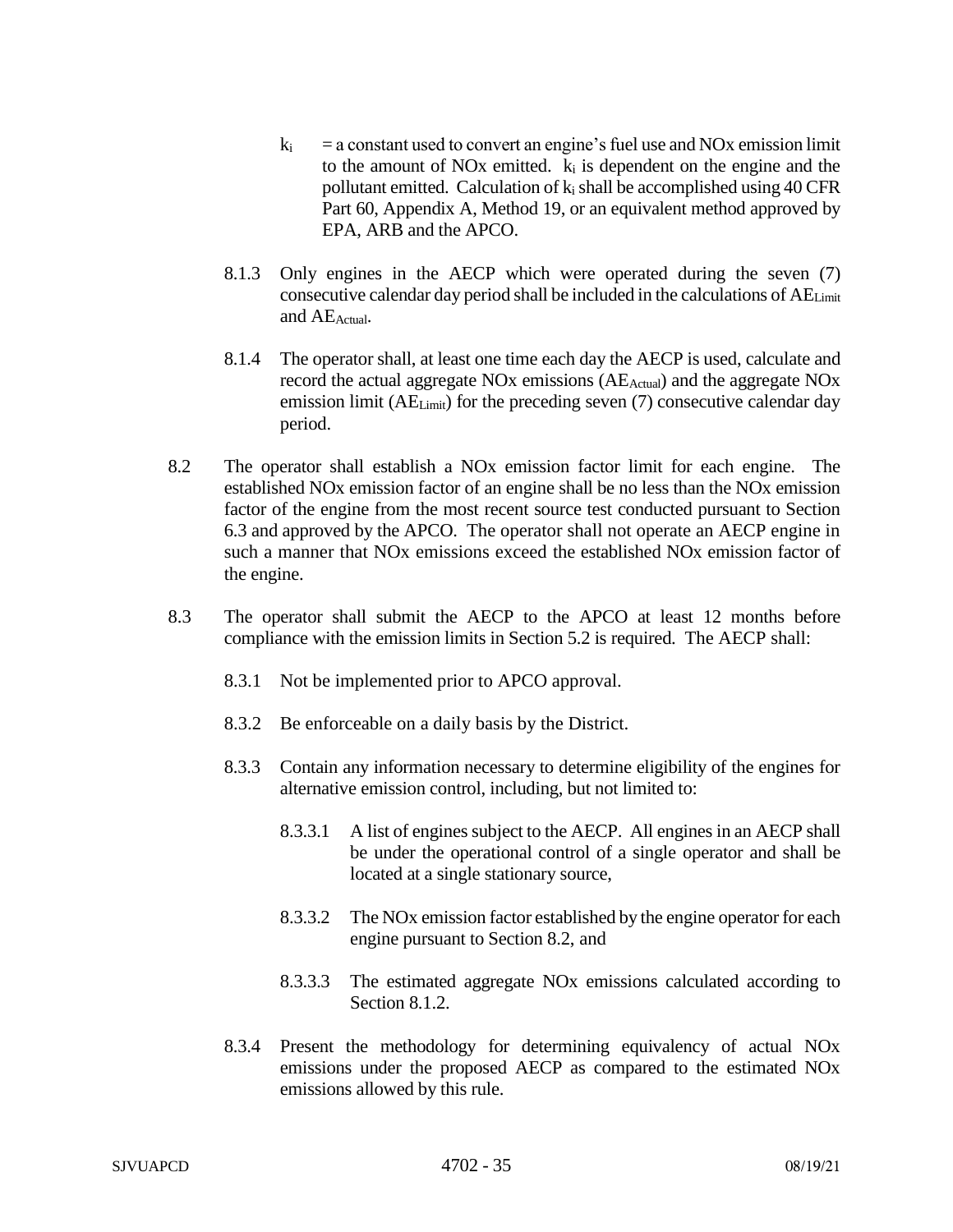- 8.3.5 Detail the method of recording and verifying daily compliance with the AECP.
- 8.3.6 Demonstrate to the satisfaction of the APCO that the difference between the NOx emission limits of this rule and any lower actual NOx emissions will not be used to increase emissions from the same or another source.
- 8.3.7 Demonstrate that the engines subject to the requirements of Section 5.2 are in compliance with or on an approved schedule for compliance with all applicable District rules.
- 8.4 The operator shall submit an updated or modified AECP for approval by the APCO prior to any of the following:
	- 8.4.1 Modification of the engine(s) which would require an Authority-to-Construct;
	- 8.4.2 When new or amended rules are adopted which regulate the emissions from the engines; or
	- 8.4.3 When the NOx emission factor established by the engine operator for an engine pursuant to Section 8.2 is modified.
- 8.5 In addition to the records kept pursuant to Section 6.2, the operator shall maintain records, on a daily basis, of the parameters needed to demonstrate compliance with the applicable NOx emission limits when operating under the AECP. These records shall be retained for at least five years, shall be readily available, and be made available to the APCO upon request. The records shall include, but are not limited to, the following for each engine unless otherwise indicated:
	- 8.5.1 Total hours of operation,
	- 8.5.2 Type and quantity (cubic feet of gas or gallons of liquid) of fuel used,
	- 8.5.3 The actual NOx emissions limits to be included in the calculation of AE<sub>Actual</sub> pursuant to Section 8.1.1,
	- 8.5.4 The actual aggregate NOx emissions (AE<sub>Actual</sub>) for all the engines in the AECP calculated pursuant to Section 8.1.1,
	- 8.5.5 The estimated NOx emissions limits to be included in the calculation of AELimit pursuant to Section 8.1.2,
	- 8.5.6 The estimated aggregate NOx emissions  $(AE_{Limit})$  for all the engines in the AECP calculated pursuant to Section 8.1.2,
	- 8.5.7 The comparison of the actual aggregate NOx emissions ( $AE<sub>Actual</sub>$ ) for all the engines in the AECP and 90 percent of the estimated aggregate NOx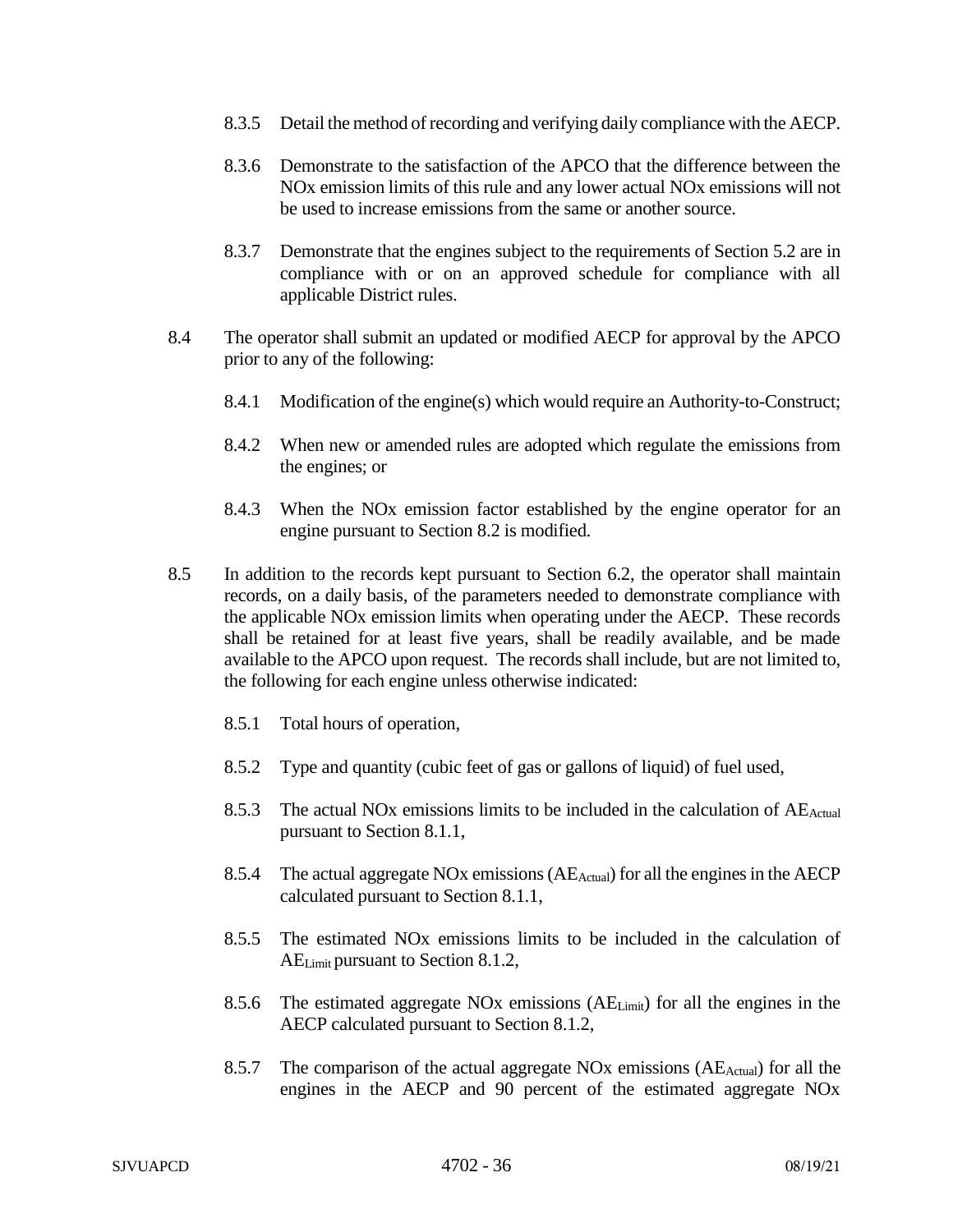emissions (AELimit) for all the engines in the AECP to demonstrate compliance with Section 8.1, and

- 8.5.8 Any other parameters needed to demonstrate daily compliance with the applicable NOx emission limits when operating under the AECP.
- 8.6 For the purpose of determining the quantity of spark-ignited engines in compliance pursuant to Section 7.5, a spark-ignited engine in an AECP shall not be considered to be in compliance until all spark-ignited engines in the AECP that have been designated to meet more stringent NOx emission factors pursuant to Section 8.2 are in compliance with the rule.
- 9.0 Exhaust Control System Certification Requirements
	- 9.1 To be considered for APCO certification, the manufacturer or operator shall comply with all of the following requirements:
		- 9.1.1 Certification shall be based upon the emission source testing results of a specific exhaust control system,
		- 9.1.2 A source testing protocol shall be submitted in accordance with the provisions of Rule 1081 (Source Sampling) for approval by the APCO prior to conducting the source test. The source testing protocol approved by the APCO shall be strictly adhered to during certification source testing,
		- 9.1.3 Source testing shall be conducted over the range of operating parameters for which the unit(s) will be operated,
		- 9.1.4 The source testing results shall demonstrate compliance with the emission limits of this rule for each model of exhaust control system(s) to be certified,
		- 9.1.5 The source testing procedure and reports shall be prepared by an ARBapproved independent testing laboratory, and shall contain all the elements identified in the APCO-approved source testing protocol,
		- 9.1.6 Source testing shall be conducted no more than 90 days prior to the date of submission of request for certification by the APCO, and
		- 9.1.7 Any additional supporting information required by the APCO to address other performance parameters.
	- 9.2 The manufacturer or operator requesting certification shall submit to the APCO the following information: